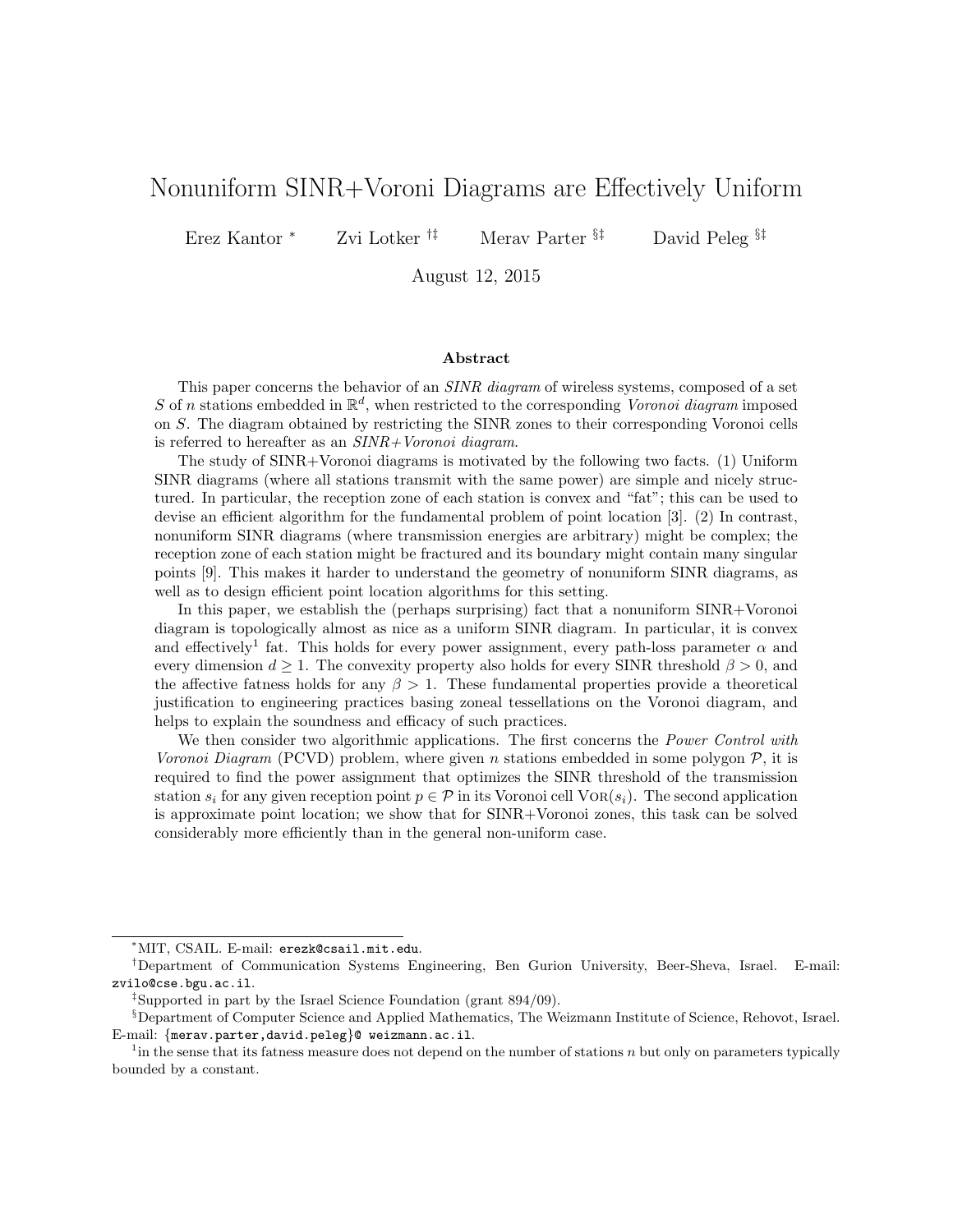## 1 Introduction

### 1.1 Background and motivation

A common method for designing a cellular or wireless network in a plane is by computing the Voronoi diagram of the base-stations, and making each base-station responsible for its own Voronoi cell. This choice is natural, since it ensures that the distance from every point  $p$  in the plane to the station responsible for it is minimal. Yet what affects the performance of a wireless network is not just the distance. Rather, reception at a given point in a given time is governed by a complex relationship between the reception point and the set of stations that transmit at that time. This relationship is described schematically by the SINR formula, which also dictates the reception zones around each transmitted station. Hence the areas in the intersection between SINR reception regions and their corresponding Voronoi cells deserve particular attention, and are the focus of the current paper.

We consider the *Signal to Interference-plus-Noise Ratio (SINR)* model, where given a set of stations  $S = \{s_0, \ldots, s_{n-1}\}\$  in  $\mathbb{R}^d$  concurrently transmitting with power assignment  $\psi$ , and background noise N, a receiver at point  $p \in \mathbb{R}^d$  successfully receives a message from station  $s_i$  if and only if  $\text{SINR}(s_i, p) \geq \beta$ , where  $\text{SINR}(s_i, p) = \frac{\psi_i \cdot \text{dist}(s_i, p)^{-\alpha}}{\sum_{j \neq i} \psi_j \cdot \text{dist}(s_j, p)^{-\alpha} + N}$  for constants  $\alpha$  and  $\beta \geq 1$ , and where dist() denotes Euclidean distance.

To model the reception zones we use the convenient representation of an *SINR* diagram, introduced in  $[3]$ , which partitions the plane into n reception zones, one per station, and a complementary zone where no station can be heard. The topology and geometry of SINR diagrams was studied in [3] in the relatively simple setting of uniform power, where all stations transmit with the same power level. It was shown therein that uniform SINR diagrams are particularly simple: the reception zone of each station is convex, fat and strictly contained inside the corresponding Voronoi cell.

SINR diagrams under the general nonuniform setting (i.e., with arbitrary power assignments) were studied in [9]. The topological features of general SINR diagrams turn out to be much more complicated than in the uniform case, even for small networks. In particular, the reception zones are not necessarily fat, convex or even connected, and their boundaries might contain many singular points.

In this paper, we explore the behavior of the reception zones of SINR diagrams when restricted to Voronoi diagrams. The resulting diagram, referred to as  $SINR+Voronoi$  diagram, consists of n reception zones, one per station, obtained by the intersection of the SINR reception zones with their corresponding Voronoi cells. Studying SINR+Voronoi diagrams is motivated by the complexity of general nonuniform SINR zones and, perhaps more importantly, by the abundant usage of hexagonal networks in practice; cellular networks are commonly designed as hexagonal networks, where each node serves as a base-station to which mobile users must connect. A mobile user is normally connected to the nearest base-station, hence each base-station serves all users that are located inside its hexagonal grid cell (which is in fact its Voronoi cell). Due to the disk shape of the sensing range of the sensor devices, using a hexagonal tessellation topology is the most efficient way to cover the whole sensing area, and indeed many routing, location management and channel assignment protocols are based on it [6, 12, 13, 14, 15].

It is thus intriguing to ask whether the reception zones of nonuniform SINR diagrams enjoy some desirable properties (e.g., assume a convenient form) when restricted to their corresponding Voronoi cells.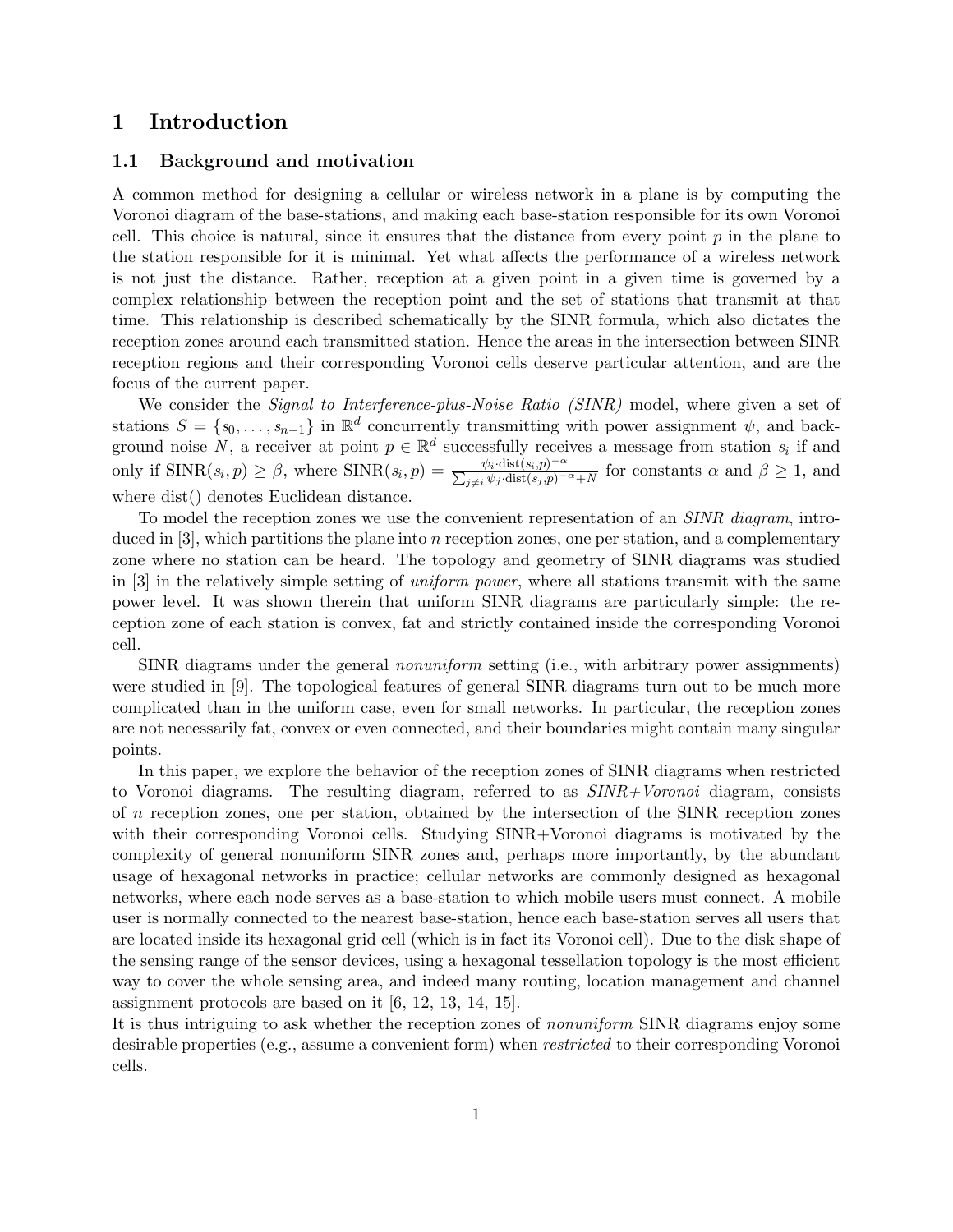

Figure 1: The overlay of an SINR diagram of a nonuniform wireless network on the corresponding Voronoi diagram. (a) Hexagonal Voronoi cells; the intersection between the reception region of station  $s_0$  and the Voronoi cell around it is highlighted in bold. (b) Slight random perturbation to a hexagonal network. (c) Random positions.

In this paper, it is shown that while in general the reception zones in the nonuniform setting might be fractured and their boundaries might contain many singular points, the restriction of a reception zone to its Voronoi cell (e.g., hexagonal cell in the grid) behaves almost as nice as uniform zones: it is convex, and its fatness measure depends only on parameters typically bounded by a constant, and in particular is independent of the number of stations in the network.

For an illustration see the reception zone of station  $s_0$  in Figure 1(a). These fundamental properties provide a theoretical justification to engineering practices basing regional tessellations on the Voronoi diagram, and helps to explain the soundness and efficacy of such practices.

To prove convexity, we extend the proof for the uniform setting of  $[3]$  to the nonuniform setting<sup>2</sup>. Apart from the theoretical interest, this result is of considerable practical significance, as obviously, having a convex reception zone inside each hexagonal cell may ease the development of protocols for various design and communication tasks such as scheduling, topology control and connectivity. We note that convexity within a Voronoi cell is important also in the mobile setting where no fixed tessellation can be assumed. For example, in the setting of Vehicular ad-hoc network (VANET) [17], the stations are mobile but each user is still mapped to the closest base-station. Hence, although the hexagonal tessellation is no longer preserved, the convexity within the (dynamic) Voronoi tessellation is still relevant (for an illustration, see Fig.  $1(b)-(c)$ ).

As an application for the convexity property, we consider the problem where one wishes to cover the entire area of a given bounded polygon  $\mathcal P$  by using a base-station network embedded in  $\mathcal P$ . One natural way to do that is by assigning each base-station an area of coverage. Usually the basestation needs to cover the area of its Voronoi cell up to where it intersects with  $P$ . Assuming the power with which each base-station transmits can be controlled, it is desirable to increase the SINR ratio as much as possible in order to increase the capacity of the cellular network. The problem of determining the transmission energy of each base-station so as to maximize the capacity of the entire network is called the Power Control Voronoi Diagram (PCVD) problem. We show that although PCVD is a non-convex and non-discrete problem, it can be solved in a nearly optimal manner.

Our algorithm is especially useful in the mobile setting where the positions of base-stations vary

<sup>&</sup>lt;sup>2</sup>Note that in the uniform setting too, convexity is guaranteed only inside the Voronoi cell, but since the entire reception zone is restricted to the Voronoi cell, this implies that the entire zone is convex. In contrast, in the nonuniform setting, the reception zone of a station with a high transmission energy might exceed its Voronoi cell.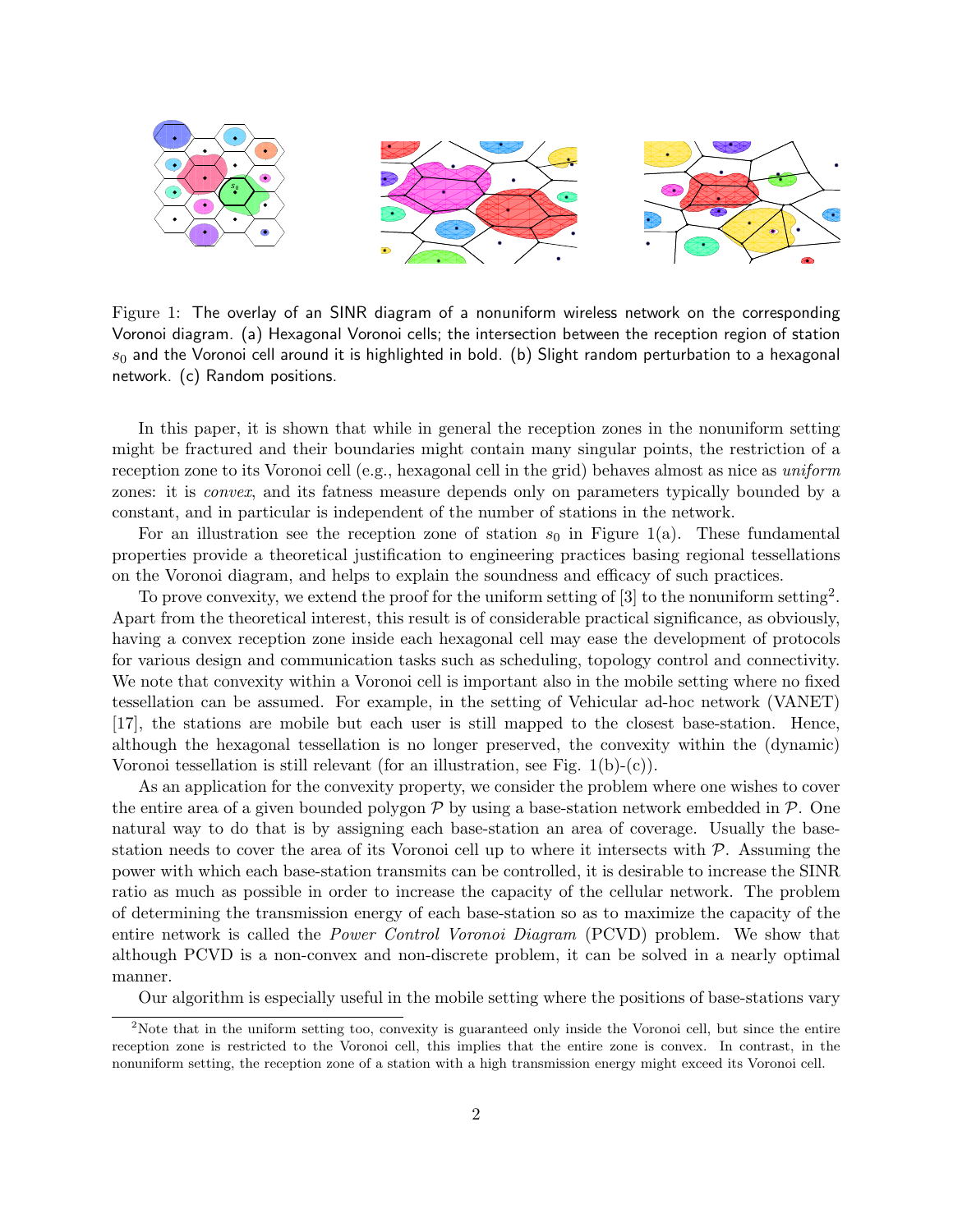with time. This scenario can happen in sudden-onset disasters and ad-hoc vehicle networks, since in these cases, the network structure is not fixed and it is not clear how to divide the coverage areas between the base-stations. Although it is natural to use the Voronoi diagram, it is not clear how to assign the transmission energies in a way that guarantees a full coverage of the area of interest. The solution proposed in this paper for this problem has the advantage that it can adapted to a dynamic setting quite efficiently since it depends upon the Voronoi tessellation that can be maintained efficiently in a dynamic setting [8, 5]. By exploiting the convexity property in Voronoi cells, we propose a discrete equivalent formulation of the PCVD problem. Specifically, thanks to the convexity guarantee, we show that it is sufficient to insist on achieving the optimal threshold  $\beta$  only on the vertex set of each Voronoi cell (where unbounded Voronoi cells are bounded by using a bounding polygon  $P$  that contains the entire coverage area). Computing power assignment for maximizing the coverage within Voronoi cells has been considered also in [16] from the game theoretic point of view; yet no analytic result has been known so far for this problem.

We then turn to consider the fatness property. In [9], it was shown that the fatness of nonuniform zone can be bounded by some function of the maximum transmission power  $\psi_{\text{max}}$ , the ambient noise N, the SINR threshold  $\beta$ , the path-loss exponent  $\alpha$ , the distance  $\kappa$  to the closest interfering station and the number of stations in the network. The SINR+Voronoi zones are shown to have a fatness bound that is *independent* of n. In particular, since the network parameters  $\alpha, \beta, \kappa, N$ and  $\psi_{\text{max}}$  are bounded in practice (i.e., unlike the number of stations), the SINR+Voronoi zones are effectively fat. Finally, using  $[4]$ , the convexity and the improved fatness bound imply an efficient approximate point location scheme for SINR+Voronoi zones whose preprocessing time and memory requirements are significantly more efficient than those obtained in [9]. For a recent work on batched point location tasks, see recent work of [1].

### 1.2 Geometric notions and wireless networks

**Geometric notions.** We consider the d-dimensional Euclidean space  $\mathbb{R}^d$  (for  $d \in \mathbb{Z}_{\geq 1}$ ). The distance between points p and point q is denoted by  $dist(p, q) = ||q - p||$ . Denote the ball of radius r centered at point  $p \in \mathbb{R}^d$  by  $B^d(p,r) = \{q \in \mathbb{R}^d \mid \text{dist}(p,q) \leq r\}$ . Unless stated otherwise, we assume the 2-dimensional Euclidean plane, and omit d. The basic notions of open, closed, bounded, compact and connected sets of points are defined in the standard manner.

We use the term *zone* to describe a point set with some "niceness" properties. Unless stated otherwise, a zone refers to the union of an open connected set and some subset of its boundary. It may also refer to a single point or to the finite union of zones.

The point set P is said to be *star-shaped* with respect to point  $p \in P$  if the line segment  $\overline{pq}$  is contained in P for every point  $q \in P$ . In addition, P is said to be *convex* if it is star-shaped with respect to any point  $p \in P$ , see [7].

For a bounded zone  $Z \neq \emptyset$  and an internal  $p \in Z$ , denote the maximal and minimal diameters of Z w.r.t. p by  $\delta(p, Z) = \sup\{r > 0 \mid Z \supseteq B(p, r)\}\$  and  $\Delta(p, Z) = \inf\{r > 0 \mid Z \subseteq B(p, r)\}\$ , and define the fatness parameter of Z with respect to p to be  $\varphi(p, Z) = \Delta(p, Z)/\delta(p, Z)$ . The zone Z is said to be fat with respect to p if  $\varphi(p, Z)$  is bounded by some constant.

**Wireless networks and SINR Diagrams.** We consider a wireless network  $\mathcal{A} = \langle d, S, \psi, N, \beta, \alpha \rangle$ , where  $d \in \mathbb{Z}_{\geq 1}$  is the dimension,  $S = \{s_0, s_1, \ldots, s_{n-1}\}\$ is a set of transmitting  $n \geq 2$  radio stations embedded in the d-dimensional space,  $\psi$  is an assignment of a positive real transmitting power  $\psi_i$ to each station  $s_i, N \geq 0$  is the background noise,  $\beta \geq 0$  is a constant reception threshold, and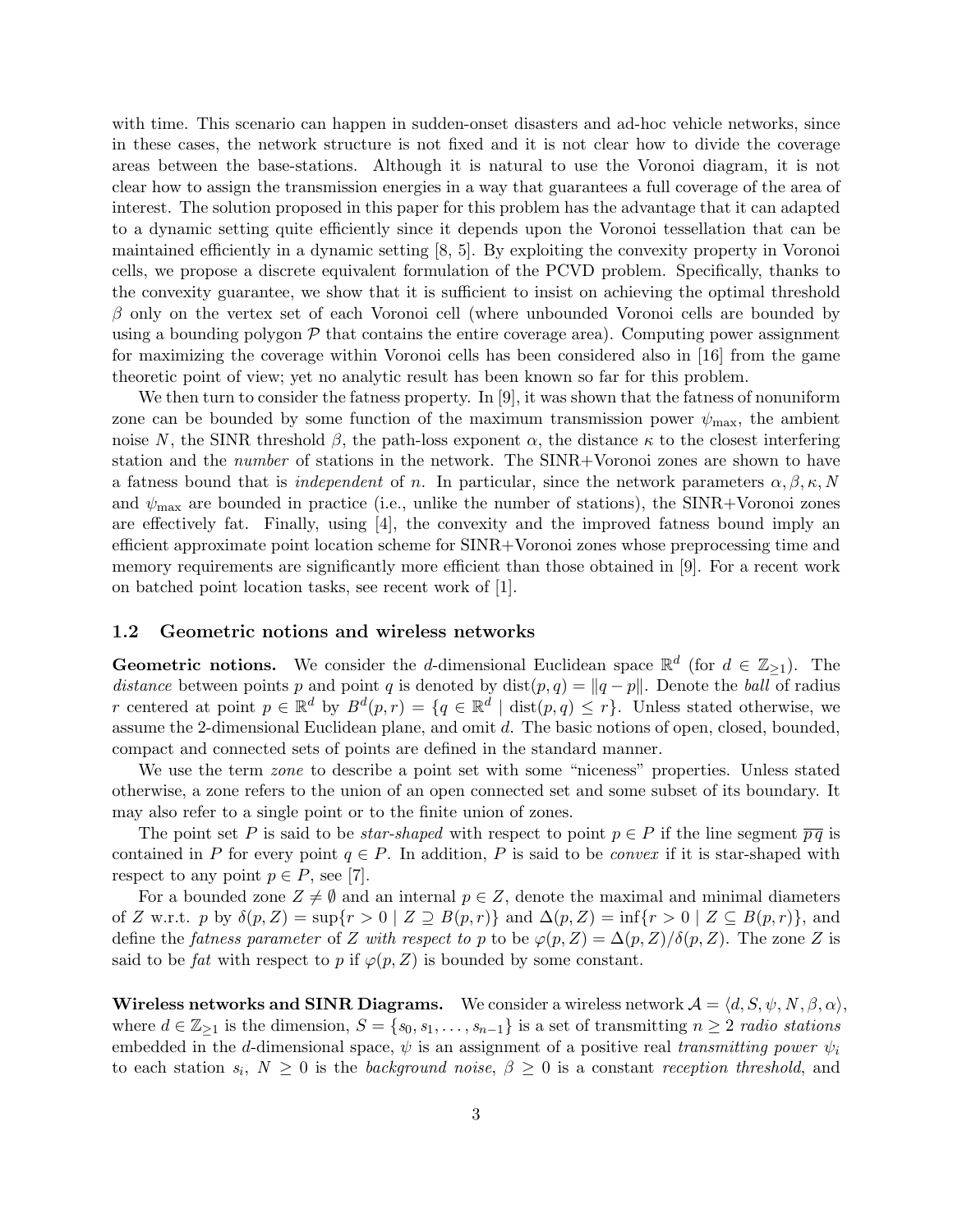$\alpha > 0$  is the path-loss parameter. The signal to interference  $\mathcal C$  noise ratio (SINR) of  $s_i$  at point p is defined as

$$
SINR_{\mathcal{A}}(s_i, p) = \frac{\psi_i \cdot \text{dist}(s_i, p)^{-\alpha}}{\sum_{j \neq i} \psi_j \cdot \text{dist}(s_j, p)^{-\alpha} + N} \,. \tag{1}
$$

Observe that  $SINR_{\mathcal{A}}(s_i, p)$  is always positive since the transmission powers and the distances of the stations from  $p$  are always positive and the background noise is non-negative. In certain contexts, it may be more convenient to consider the reciprocal of the SINR function,

$$
\text{SINR}_{\mathcal{A}}^{-1}(s_i, p) = \frac{1}{\psi_i} \left( \sum_{j \neq i} \psi_j \left( \frac{\text{dist}(s_i, p)}{\text{dist}(s_j, p)} \right)^{\alpha} + N \cdot \text{dist}(s_i, p)^{\alpha} \right).
$$

When the network A is clear from the context, we may omit it and write simply  $\text{SINR}(s_i, p)$ . The fundamental rule of the SINR model is that the transmission of station  $s_i$  is received correctly at point  $p \notin S$  if and only if its signal to noise ratio at p is not smaller than the reception threshold of the network, i.e.,  $\text{SINR}(s_i, p) \geq \beta$ . In this case, we say that  $s_i$  is *heard* at p. We refer to the set of points that hear station  $s_i$  as the reception zone of  $s_i$ , defined as

$$
\mathcal{H}_{\mathcal{A}}(s_i) = \{p \in \mathbb{R}^d - S \mid \text{SINR}_{\mathcal{A}}(s_i, p) \geq \beta\} \cup \{s_i\}.
$$

(Note that  $\text{SINR}(s_i, \cdot)$  is undefined at points in S and in particular at  $s_i$  itself, and that  $\mathcal{H}_{\mathcal{A}}(s_i)$  is not is not necessarily connected or restricted to the Voroni cell  $VOR(s_i)$ . The null zone is the set of points that hear no station  $s_i \in S$  (due to the background noise and interference),  $\mathcal{H}_{\mathcal{A}}(\emptyset) = \{p \in$  $\mathbb{R}^d - S \mid \text{SINR}(s_i, p) < \beta, \ \forall s_i \in S \}$ . An SINR diagram  $\mathcal{H}(\mathcal{A}) = \{ \mathcal{H}_{\mathcal{A}}(s_i), \ \ 0 \le i \le n-1 \} \cup \{ \mathcal{H}_{\mathcal{A}}(\emptyset) \}$ is a "reception map" partitioning the plane into the stations reception zones and the null zone. The following important technical lemma from [3] will be useful in our later arguments.

**Lemma 1.1** [3] Let  $f : \mathbb{R}^d \to \mathbb{R}^d$  be a mapping consisting of rotation, translation, and scaling by a factor of  $\sigma > 0$ . Consider some network  $\mathcal{A} = \langle d, S, \psi, N, \beta, \alpha \rangle$  and let  $f(\mathcal{A}) = \langle d, f(S), \psi, N / \sigma^2, \beta, \alpha \rangle$ , where  $f(S) = \{f(s_i) \mid s_i \in S\}$ . Then f preserves the signal to noise ratio, namely, for every station  $s_i$  and for all points  $p \notin S$ , we have  $\text{SINR}_{\mathcal{A}}(s_i, p) = \text{SINR}_{f(\mathcal{A})}(f(s_i), f(p)).$ 

Avin et al. [3] discuss the relationships between an SINR diagram on a set of stations S with uniform transmission powers and the corresponding Voronoi diagram on S. Specifically, it is shown that the n reception zones  $\mathcal{H}_{\mathcal{A}}(s_i)$  around each point  $s_i$  are strictly contained in the corresponding Voronoi cells  $VOR(s_i)$  where

$$
VOR(s_i) = \{p \in \mathbb{R}^d \mid dist(s_i, p) \leq dist(s_j, p) \text{ for any } j \neq i\}.
$$
 (2)

In contrast, the reception zone of a nonuniform SINR diagram is not necessarily contained within the Voronoi cell of the corresponding station (e.g., a strong station with high transmission energy may be successfully received in zones outside its Voronoi cell). Kantor et al. [9] showed that nonuniform SINR diagrams are related to a *weighted* variant of Voronoi diagrams [2].

SINR+Voronoi Diagrams. Consider a wireless network  $\mathcal{A} = \langle d, S, \bar{\psi}, N, \beta, \alpha \rangle$ . Let VOR $(s_i)$  be the Voronoi cell of station  $s_i$  (see Eq. (2)). Define  $V\mathcal{H}_{\mathcal{A}}(s_i)$  be the reception zone of  $s_i$  restricted to its Voronoi cell, where

$$
\mathcal{VH}_{\mathcal{A}}(s_i) = \mathcal{H}_{\mathcal{A}}(s_i) \cap \mathrm{Vor}(s_i) \ .
$$

The SINR+Voronoi diagram consists of the n restricted reception zones  $V\mathcal{H} = \langle V\mathcal{H}_{\mathcal{A}}(s_0), \ldots, V\mathcal{H}_{\mathcal{A}}(s_{n-1})\rangle$ .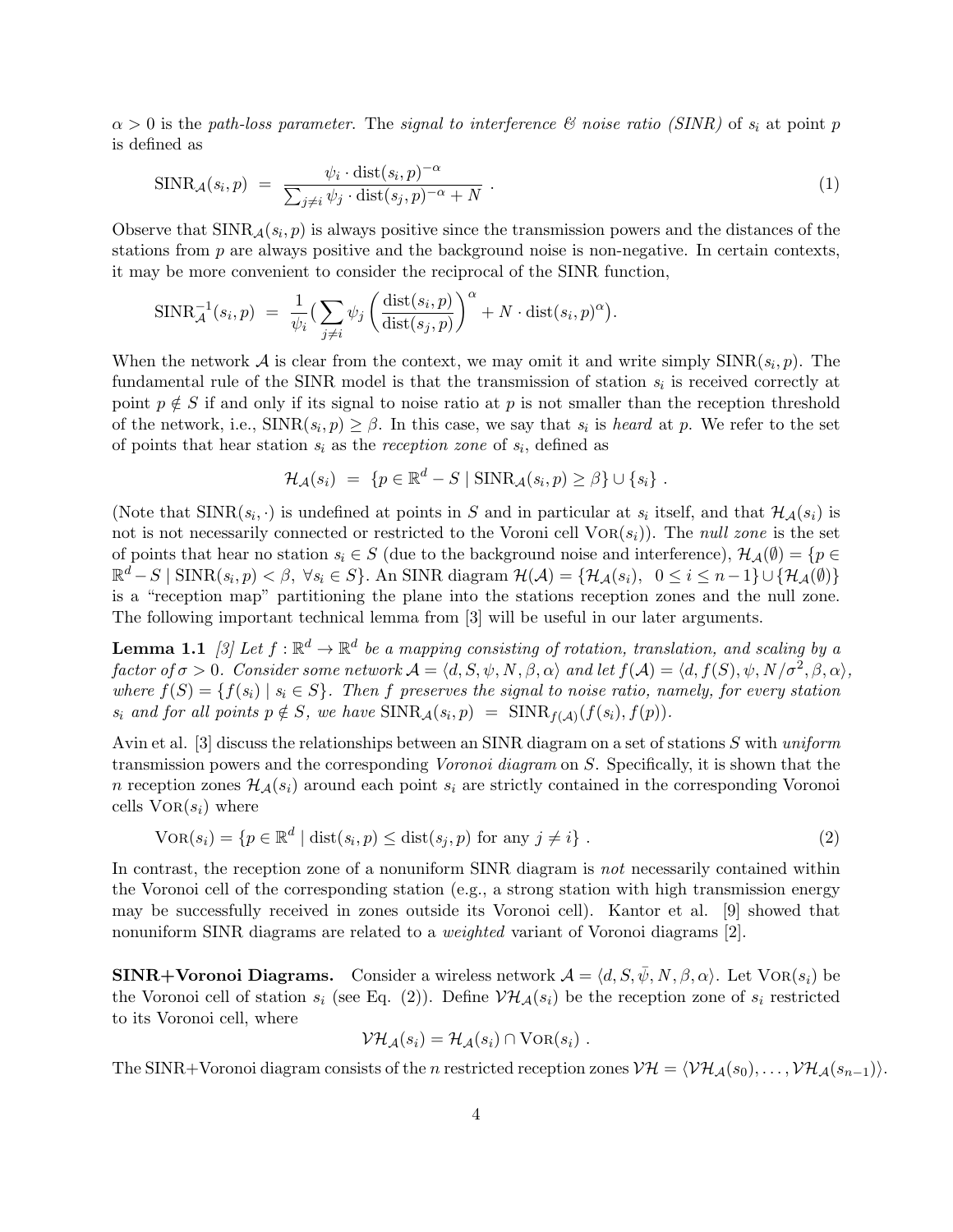# 2 Convexity of SINR+Voronoi Zones

Without loss of generality, throughout we fix a station  $s_0$  and show the following (for an illustration see Fig. 2).

**Theorem 2.1** For every wireless network  $A = \langle d, S, \psi, N \rangle \geq 0, \beta > 0, \alpha \rangle$ ,  $\mathcal{VH}_{A}(s_{0})$  is convex.



Figure 2: The reception region of  $s_2$  is non-convex but it is convex restricted to its Voronoi cell.

The following technical lemma from [11] plays a key role in our analysis. Denote the origin point by  $q = (0,0)$ , let  $p_L = (1,0)$ ,  $p_R = (-1,0)$  and define  $\rho_i = \text{dist}^2(s_i, q)$ , for every  $i = 0, ..., n - 1$ .

**Lemma 2.2** ([11]) Let A be a noise-free network ( $N = 0$ ) and let  $q \notin S$ . Then  $\max\{\mathrm{SINR}_{\mathcal{A}}^{-1}(s_0, p_L), \ \mathrm{SINR}_{\mathcal{A}}^{-1}(s_0, p_R)\} \ \geq \ \sum_{i=1}^{n-1} \frac{\psi_i}{\psi_0}$  $\frac{\psi_i}{\psi_0} \cdot \left( \frac{\rho_0+1}{\rho_i+1} \right)^{\alpha/2}$  .

Our proof scheme for Lemma 2.1 is as follows. For simplicity, consider the two-dimensional case. Using [3], the proof naturally extends to any dimension  $d \geq 2$ . Consider a pair of reception points  $p_1, p_2 \in \mathcal{VH}_{\mathcal{A}}(s_0)$ . We classify such pairs into two types. The first type is where  $s_0 \in \overline{p_1 p_2}$ . This case is handled in Lemma 2.3, where it is shown that  $V\mathcal{H}_{\mathcal{A}}(s_0)$  is star-shaped with respect to  $s_0$ . The complementary case, where  $s_0 \notin \overline{p_1 p_2}$  is handled in two steps. First, in Lemma 2.4, we consider the simplified case where there is no background noise (i.e.,  $N = 0$ ) and use Lemma 2.2 to establish the claim. Finally, we consider the general noisy case where  $N > 0$  and establish Theorem 2.1.

### **Lemma 2.3**  $V\mathcal{H}_{\mathcal{A}}(s_0)$  is star-shaped with respect to  $s_0$ .

**Proof:** In fact, we prove a slightly stronger assertion. Consider some point  $p \in \text{VOR}(s_0)$ . We show that  $\text{SINR}(s_0, q) > \text{SINR}(s_0, p)$  for all internal points q in the segment  $\overline{s_0 p}$ . By Lemma 1.1, we may assume without loss of generality that  $s_0 = (0,0)$  and  $p = (-1,0)$ . Consider some station  $s_i, i > 0$ . If  $s_i$  is not located on the positive half of the horizontal axis, then it can be relocated to a new location  $s_i'$  on the positive half of the horizontal axis by rotating it around p so that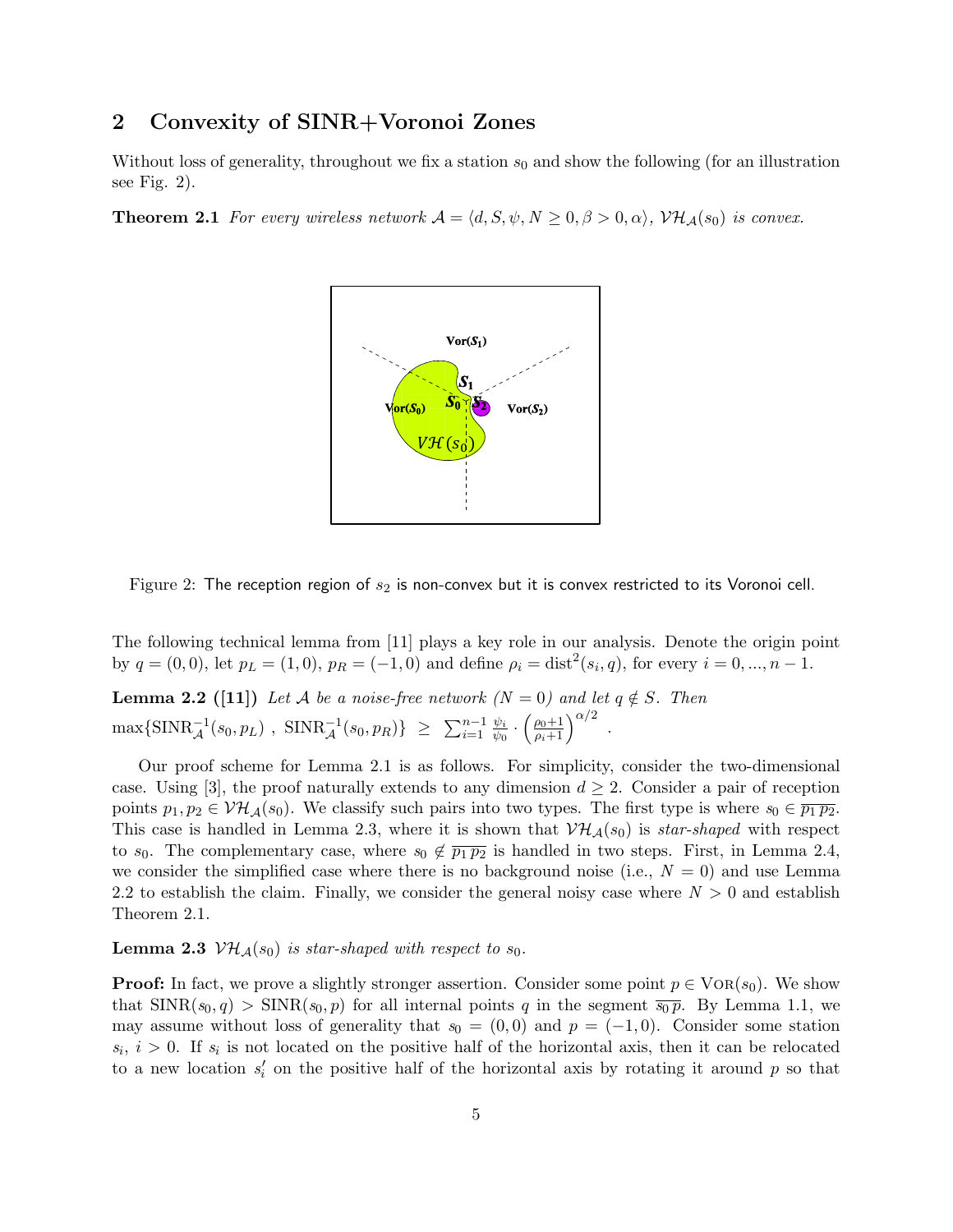$dist(s'_i, p) = dist(s_i, p)$  and  $dist(s'_i, q) \leq dist(s_i, q)$  for all points  $q \in \overline{s_0 p}$  (see Fig. 3). This process can be repeated with every station  $s_i$ ,  $i > 0$ , until all interfering stations  $s_i \neq s_0$  are located on the positive half of the horizontal axis without decreasing the interference at any point  $q \in \overline{s_0 p}$ . Therefore it is sufficient to establish the assertion under the assumption that  $s_i = (a_i, 0)$ , where  $a_i > 0$ , for every  $i > 0$ . Let  $q = (-x, 0)$  for some  $x \in (0, 1]$ . To show that  $SINR(s_0, q) > SINR(s_0, p)$ , we consider the reciprocal of the SINR function,

$$
f(x) = \text{SINR}^{-1}(s_0, q) = \sum_{i=1}^{n-1} \left[ \frac{\psi_i}{\psi_0} \left( \frac{x}{a_i + x} \right)^{\alpha} \right] + \frac{x^{\alpha}}{\psi_0} \cdot N ,
$$

and prove that  $f(x) < f(1)$  for all  $x \in (0,1)$ . This follows since the derivative  $\frac{df(x)}{dx} = \frac{\alpha x}{\psi_0}$  $\frac{\alpha x}{\psi_0}$  .  $\left(\sum_{i=1}^n \frac{\psi_i \cdot a_i}{(a_i+x)^{(c)}}\right)$  $\frac{\psi_i \cdot a_i}{(a_i+x)^{(\alpha+1)}} + N$  is positive for  $x \in (0,1]$ .



Figure 3: Relocating stations. All stations are mapped to the positive x-axis, so that the SINR value at point p with respect to the station  $s_0$ , is preserved.

#### 2.1 Convexity without background noise

We now complete the proof for the noise free case where  $N = 0$ .

**Lemma 2.4** For every wireless network  $\mathcal{A}_0 = \langle d, S, \bar{\psi}, N = 0, \beta, \alpha \rangle$ ,  $\mathcal{VH}_{\mathcal{A}}(s_i)$  is convex for every  $s_i \in S$ .

**Proof:** By Lemma 2.3, it remains to show that  $\overline{p_1p_2} \subseteq \mathcal{VH}_{\mathcal{A}_0}(s_0)$  for any every points  $p_1, p_2 \in$  $V\mathcal{H}_{\mathcal{A}_0}(s_0)$  such that  $s_0 \notin \overline{p_1p_2}$ . Note that by the convexity of a Voronoi cell,  $\overline{p_1p_2} \subset \text{VOR}(s_i)$ . Thus, there is no station  $s_i$  on this segment, concluding that the  $SINR_{\mathcal{A}_0}(s_0, p)$  function is continuous on the  $\overline{p_1p_2}$  segment. It remains to prove that  $\overline{p_1p_2} \subseteq H_{\mathcal{A}_0}(s_0)$ , i.e., that  $\text{SINR}_{\mathcal{A}_0}(s_0, q) \geq \beta$  for any  $q \in \overline{p_1 p_2}$ . We now show that for every  $q \in \overline{p_1 p_2}$ ,

$$
\text{SINR}_{\mathcal{A}_0}(s_0, q) \ge \min\{\text{SINR}_{\mathcal{A}_0}(s_0, p_1), \text{SINR}_{\mathcal{A}_0}(s_0, p_2)\}.
$$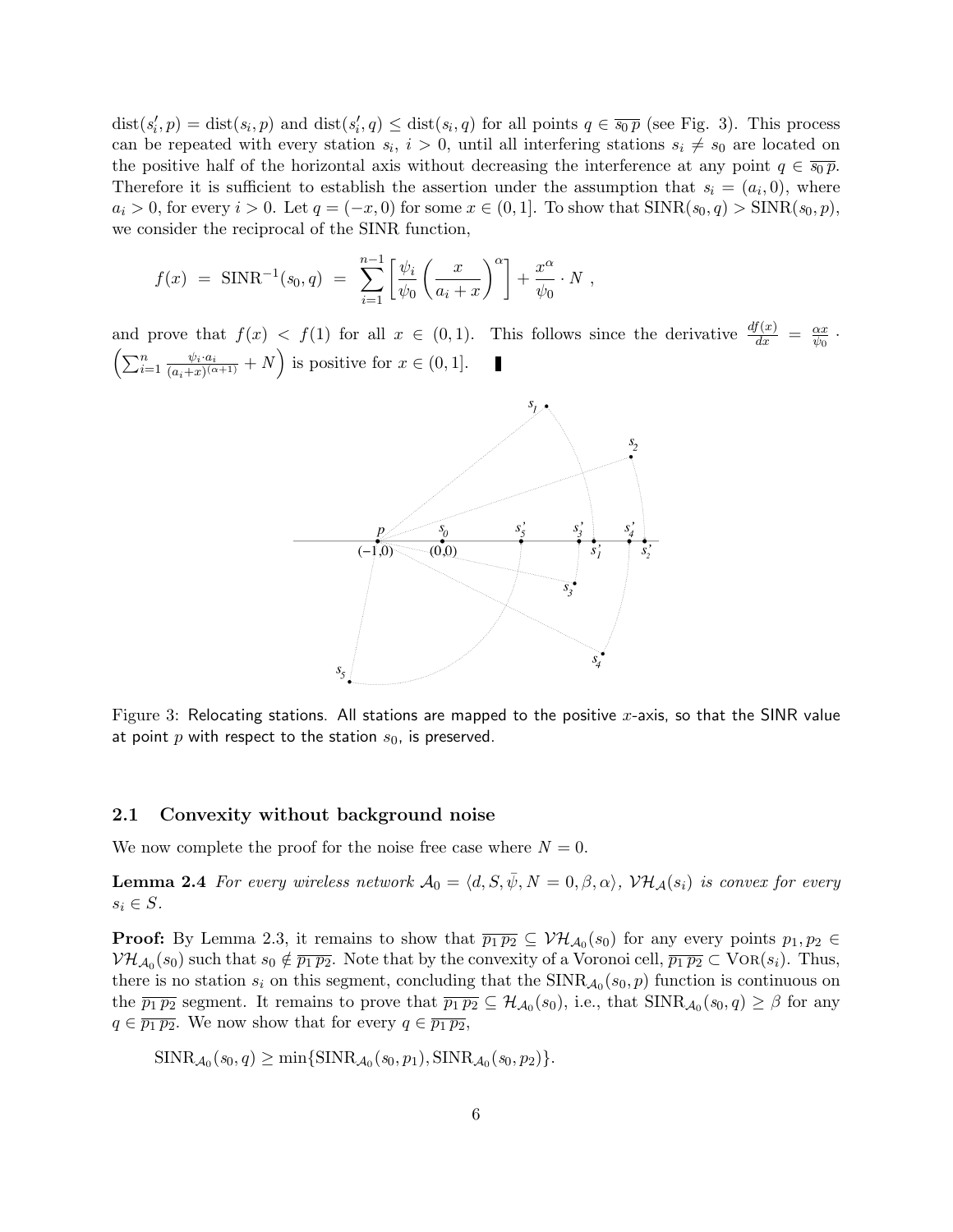Specifically, we show that the dual statement holds, namely, that

$$
\text{SINR}_{\mathcal{A}_0}^{-1}(s_0, q) \le \max\left\{ \text{SINR}_{\mathcal{A}_0}^{-1}(s_0, p_1), \text{SINR}_{\mathcal{A}_0}^{-1}(s_0, p_2) \right\}. \tag{3}
$$

By Lemma 1.1 and by the continuity of the SINR<sub>A</sub> function in the segment  $\overline{p_1 p_2}$ , it is sufficient to consider the case where  $p_1 = (-1,0), p_2 = (1,0)$  and  $q = (0,0)$ , the middle point between  $p_1$ and  $p_2$  on the segment. By applying Lemma 2.2, we have

$$
\max\{\text{SINR}_{\mathcal{A}_0}^{-1}(s_0, p_1) , \ \text{SINR}_{\mathcal{A}_0}^{-1}(s_0, p_2)\} \ \geq \ \sum_{i=1}^{n-1} \frac{\psi_i}{\psi_0} \cdot \left(\frac{\rho_0 + 1}{\rho_i + 1}\right)^{\alpha/2} \ . \tag{4}
$$

On the other hand, by Eq. (2),

$$
SINR_{\mathcal{A}_0}^{-1}(s_0, q) = \sum_{i=1}^{n-1} \frac{\psi_i}{\psi_0} \cdot \left(\frac{\rho_0}{\rho_i}\right)^{\alpha/2} . \tag{5}
$$

As  $q \in \text{VOR}(s_0)$ , we have that  $\rho_i > \rho_0$  and hence  $\rho_0/\rho_i < (\rho_0+1)/(\rho_i+1)$  for every  $i \in \{1, ..., n-1\}$ . This, together with Eq. (4) and (5), implies Ineq. (3).

## 2.2 Convexity with background noise

We now consider the general case where  $N \geq 0$ .

**Proof:** [Theorem 2.1] Consider two points  $p_1, p_2 \in V\mathcal{H}_{\mathcal{A}}(s_0)$ . We need to show that  $\overline{p_1 p_2} \subseteq$  $V\mathcal{H}_{\mathcal{A}}(s_0)$ . By Lemma 1.1, we may assume without loss of generality that  $p_1 = (-1,0)$  and  $p_2 =$  $(1, 0)$ . Let  $d_N = \max\{\text{dist}(s_0, p_1), \text{dist}(s_0, p_2)\}.$ 

Let  $\mathcal{A}^*$  be a noise-free  $(n + 1)$ -station network obtained from A by replacing the background noise with a new station  $s_N$  located in  $(0, d_N)$  with transmission power  $\psi_N = N \cdot (d_N^2 + 1)^{\alpha/2}$ . That is,  $\mathcal{A}^* = \langle d = 2, S^*, \bar{\psi^*}, N = 0, \beta, \alpha \rangle$ , where  $S^* = S \cup \{s_N\}$  and  $\bar{\psi}^* = (\psi_0, ..., \psi_{n-1}, \psi_N)$ . It is easy to verify that  $\psi_N \cdot \text{dist}(s_N, p_i)^{-\alpha} = N$  and  $\psi_N \cdot \text{dist}(s_N, q)^{-\alpha} \ge N$ , for every  $q \in \overline{p_1p_2}$ . Thus, on the one hand,

$$
\text{SINR}_{\mathcal{A}^*}(s_0, p_i) = \text{SINR}_{\mathcal{A}}(s_0, p_i), \text{ for } i \in \{1, 2\},\tag{6}
$$

and on the other hand, for all points  $q \in \overline{p_1 p_2}$ ,

$$
\text{SINR}_{\mathcal{A}}(s_0, q) \ge \text{SINR}_{\mathcal{A}^*}(s_0, q). \tag{7}
$$

We now show that  $p_1, p_2 \in V\mathcal{H}_{\mathcal{A}^*}(s_0)$ . We first claim that  $p_1, p_2 \in \text{VOR}^*(s_0)$  where  $\text{VOR}^*$  is the Voronoi diagram of the set  $S^*$ . Since  $p_1, p_2 \in V\mathcal{H}_{\mathcal{A}}(s_0)$ , in particular  $p_1, p_2 \in V\text{OR}(s_0)$ . This implies that  $dist(s_0, p_i) \leq dist(s_j, p_i)$ , for every  $i \in \{1, 2\}$  and  $j \in \{1, ..., n-1\}$ . In addition,  $dist(s_N, p_i) > d_N \geq dist(s_0, p_i)$ , implying that  $p_1, p_2 \in \text{VOR}^*(s_0)$  as needed. It remains to show that  $p_1, p_2 \in \mathcal{H}_{\mathcal{A}^*}(s_0)$ . Since  $p_1, p_2 \in \mathcal{H}_{\mathcal{A}}(s_0)$ , SINR $\mathcal{A}(s_0, p_i) \geq \beta$  for  $i \in \{1, 2\}$ . Thus, by Eq. (6),  $SINR_{\mathcal{A}^*}(s_0, p_i) \geq \beta$  as well, and  $p_1, p_2 \in \mathcal{H}_{\mathcal{A}^*}(s_0)$ . Finally, since  $p_1, p_2 \in \mathcal{VH}_{\mathcal{A}^*}(s_0)$  where  $\mathcal{A}^*$  is a noise free network, by Lemma 2.4 it holds that  $SINR_{\mathcal{A}^*}(s_0, q) \geq \beta$ , for all points  $q \in \overline{p_1p_2}$ . Thus, by Ineq. (7), also  $\text{SINR}_{\mathcal{A}}(s_0, q) \geq \beta$ , for all points  $q \in \overline{p_1 p_2}$ , are required. The lemma follows.

Theorem 2.1 is established.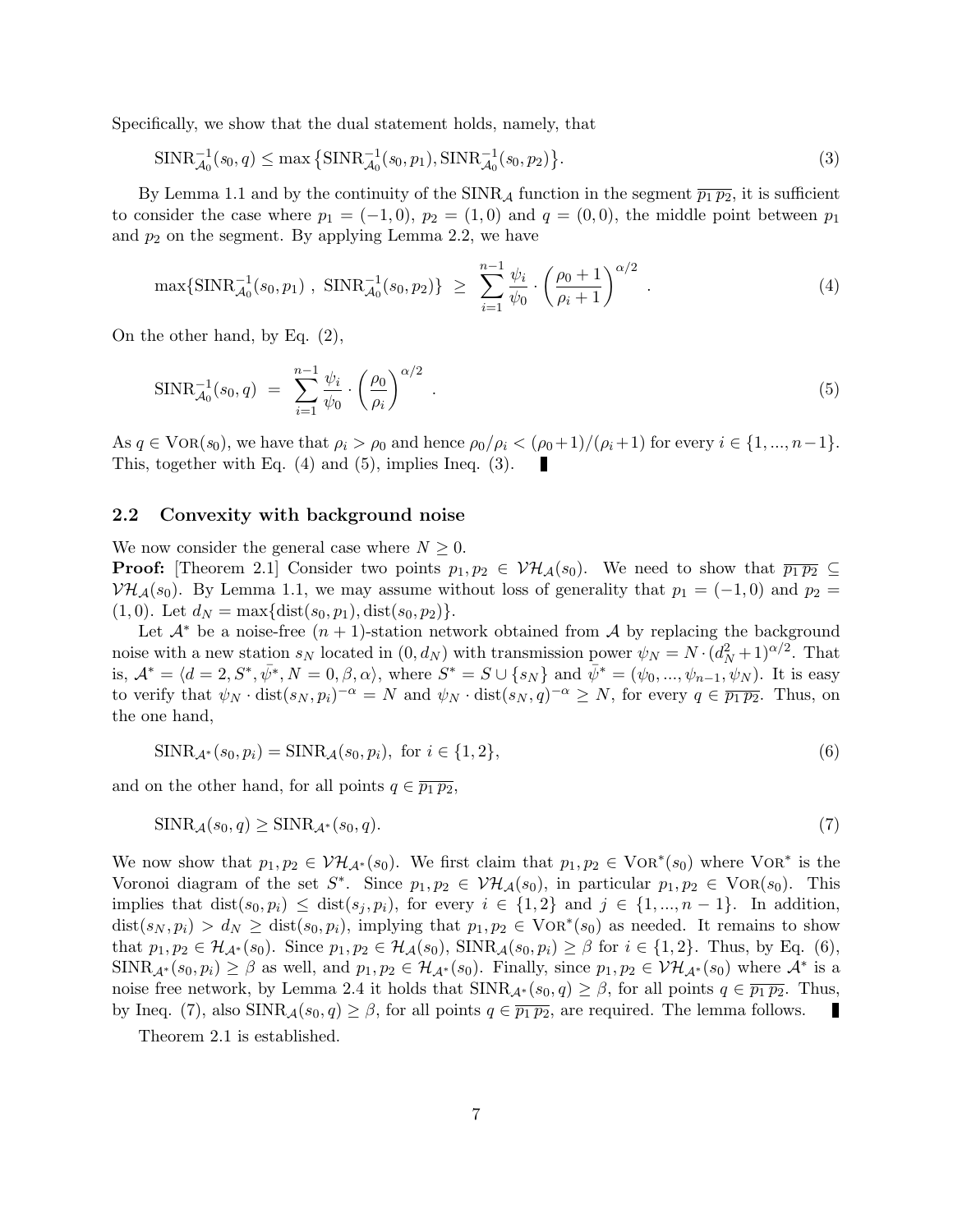## 3 Fatness of SINR+Voronoi Zones

In this section we develop a deeper understanding of the shape of SINR+Voronoi reception zones by analyzing their fatness. Consider a nonuniform power network  $\mathcal{A} = \langle d, S, \bar{\Psi}, N, \beta, \alpha \rangle$  with positive background noise  $N > 0$ , where  $S = \{s_0, \ldots, s_{n-1}\}\$ , and  $\alpha \geq 0$  and  $\beta > 1$  are constants<sup>3</sup>.

We focus on  $s_0$  and assume that its location is not shared by any other station (otherwise,  $\mathcal{H}(s_0) = \{s_0\}$ . Let  $\kappa = \min_{s_i \in S \setminus \{s_0\}} {\text{dist}(s_0, s_i)}$  denote the distance between  $s_0$  and the closest interfering station. The following fact summarizes the known fatness bounds for uniform and nonuniform reception zones.

**Fact 3.1** Let  $\mathcal{A}_u$  (resp.,  $\mathcal{A}_{nu}$ ) be an n-station uniform (resp., nonuniform) network. Then (a)  $\varphi(s_0, \mathcal{H}_{\mathcal{A}_{u}}(s_0)) = O(1)$ , and (b)  $\varphi(s_0, \mathcal{H}_{\mathcal{A}_{nu}}(s_0)) = O(\psi_{max}/\kappa \cdot \sqrt{n/N})$  for  $\alpha = 2$ .

We now show that in the SINR+Voronoi setting, the fatness of  $V\mathcal{H}_{\mathcal{A}}(s_0)$  with respect to  $s_0$ , can be bounded as a function of  $\psi_{\text{max}}$ ,  $\kappa$ ,  $\alpha$ ,  $\beta$  and N, namely, it is independent of the number of stations  $n$ .

### Theorem 3.2

$$
\varphi(s_0, \mathcal{V}\mathcal{H}(s_0)) \ \leq \ \frac{\sqrt[\alpha]{\beta}+1}{\sqrt[\alpha]{\beta}-1} \cdot \max\left\{1 \ , \ \frac{3}{\kappa} \cdot \sqrt[\alpha]{\frac{\psi_0}{N \cdot \beta}} \cdot \max\{1, \sqrt[\alpha]{\beta}-1\} \right\} \ .
$$

In certain cases, tighter bounds can be obtained. An SINR+Voronoi zone  $\mathcal{VH}_{\mathcal{A}}(s_0)$  is well-bounded if the minimal enclosing ball of  $V\mathcal{H}_{\mathcal{A}}(s_0)$  is fully contained in the Voronoi cell VOR( $s_0$ ). We next claim that the fatness of well-bounded zones is constant.

**Lemma 3.3** Let  $V\mathcal{H}_{\mathcal{A}}(s_0)$  be a well-bounded zone, then  $\varphi(s_0, V\mathcal{H}_{\mathcal{A}}(s_0)) = O(1)$ .

The proof of Thm. 3.2 is provided in Appendix A. Its overall structure is similar to that of Thm. 4.2 in [3], but requires delicate adaptations for the nonuniform setting. Bounding the radius  $\Delta(s_0, \mathcal{VH}_{\mathcal{A}}(s_0))$  is easily obtained by considering the extreme case where  $s_0$  is the solitary transmitting stations. Our main efforts went into bounding the small radius  $\delta(s_0, \mathcal{VH}_{\mathcal{A}}(s_0))$  as a function that is independent in n. The proof consists of three main steps. First (in Subsec. A.1) we bound the fatness of SINR+Voronoi zones in a setting of two stations in a one-dimensional space. Then (in Subsec. A.2), we consider a special type of nonuniform power networks called *positive* collinear networks. Finally (in Subsec. A.3), the general case is reduced to the case of positive collinear networks.

# 4 Applications

In this section, we present two applications for the properties established in the previous sections. In Subsec. 4.1, we present an application for the convexity property and describe a new variant of the power control problem. In Subsec. 4.2, we exploit the convexity and the improved bound on the fatness of SINR+Voronoi zones to obtain an improved approximate point location scheme for SINR+Voronoi diagram.

<sup>&</sup>lt;sup>3</sup>Note that the convexity proof presented in Section 2 holds for any  $\beta \geq 0$ .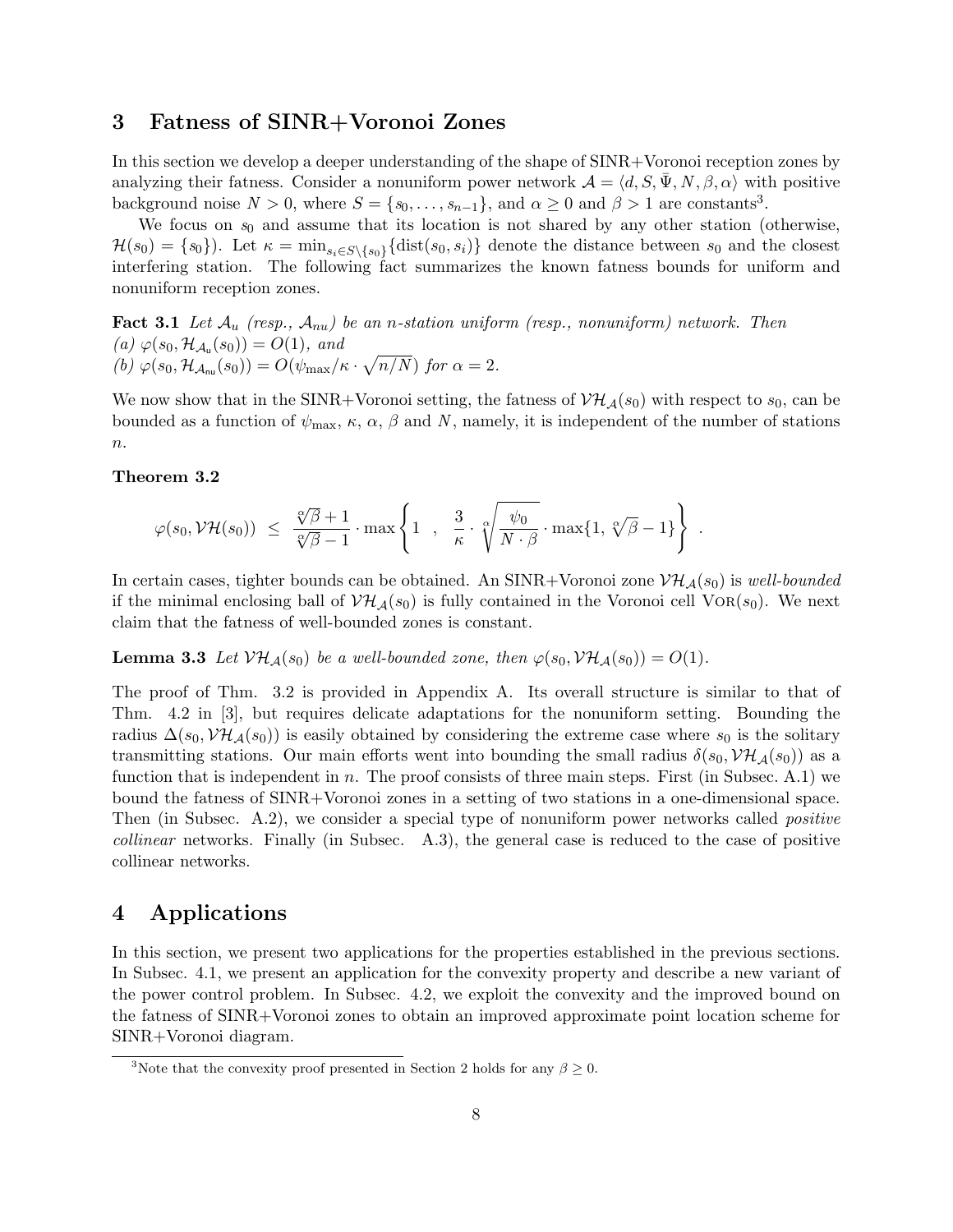## 4.1 The Power Control Voronoi Diagram (PCVD) Problem

In the standard power control problem for wireless networks, one is given a set of  $n$  communication links  $L = \{\ell_0, \ldots, \ell_{n-1}\}\$ , where each link  $\ell_i$  represents a communication request from station  $s_i$  to receiver  $r_i$ . The question is then to find an optimal power assignment for the stations, so as to make the reception threshold  $\beta$  as high as possible and ease the decoding process. As it turns out, this problem can be solved elegantly using the Perron–Frobenius (PF) Theorem [18]. Essentially, since every station is required to satisfy a fixed number of receivers (in the standard formulation, there is actually one receiver per station), the system can be represented in matrix form that has some useful properties.

We now consider a new variant of the problem in which every station has to satisfy a continuous zone rather than a fixed number of points. The motivation for this formulation is that it allows one to attain an optimal complete coverage of the reception map. We now define the problem formally.

In the Power Control for Voronoi Diagram (PCVD) problem, one is given a network of n stations  $S = \{s_0, \ldots, s_{n-1}\}\$ embedded in some d-dimensional bounded polygon<sup>4</sup>  $\mathcal P$  and the task is to find an optimal power assignment for the stations, so as to make the reception threshold  $\beta$  as high as possible such that  $SINR_{\mathcal{A}}(s_i, p) \geq \beta$  for every  $s_i$  and every point  $p \in \text{VOR}(s_i) \cap \mathcal{P}$ .

Note that without the convexity property within  $\mathcal{VH}_{\mathcal{A}}(s_i)$  zones, established in the previous section, it is unclear how to formulate this problem by using a *finite* set of inequalities. This is because each Voronoi cell consists of infinitely many reception points, each of which must satisfy an SINR constraint. Due to the convexity property, we can provide the following succinct representation of the problem. For every station  $s_i \in S$ , let  $\mathcal{V}_i$  be the vertex set<sup>5</sup> of the bounded polytope VOR(s<sub>i</sub>) ∩ P. Let  $m = \sum_{i=0}^{n-1} |\mathcal{V}_i|$ . The optimization task consists of m inequalities and  $n+1$ variables (*n* variables corresponding to the power assignment and  $\beta$ ). This yields the following formulation.

maximize 
$$
\beta
$$
 subject to:  
\n
$$
\text{SINR}(s_i, p) \ge \beta \text{ for every } s_i \in S \text{ and } p \in \mathcal{V}_i.
$$
\n(8)

We first claim that this is a correct formulation for the Power Control for Voronoi Diagram problem. Let  $\beta^*$  be the optimum solution of Program (8). By the feasibility of this solution,  $\text{SINR}(s_i, p) \geq \beta^*$ for every  $p \in \mathcal{V}_i$ . Since the reception zone is convex within its Voronoi cell, we get that  $\text{SINR}(s_i, p) \geq$  $\beta^*$  for every  $p \in \text{VOR}(s_i)$  (in particular, in the optimum  $\beta$ , the reception zone contains the Voronoi cell of the station).

To solve Program (8), note that for any fixed  $\beta$ , the inequalities are linear in the n transmission power variables and hence the resulting set of m linear inequalities is solvable in polynomial time. A nearly optimum power assignment can then be found by searching for the best  $\beta$  via binary search up to some desired approximation.

## 4.2 The Closest Station Point Location Problem

In the Closest Station Point Location Problem, one is given a nonuniform power network A with n transmitting stations,  $S = \{s_0, \ldots, s_{n-1}\}.$  Given a query point  $p \in \mathbb{R}^2$ , it is required to answer whether  $s_p$  is heard at p where  $s_p$  is the closest station to  $p$  (i.e.,  $p \in \text{VOR}(s_p)$ ).

<sup>&</sup>lt;sup>4</sup> the role of  $P$  is to guarantee that all Voronoi cells restricted to  $P$  are bounded.

<sup>&</sup>lt;sup>5</sup>Note that the  $V_i$  sets are not disjoint and hence vertices are counted multiple times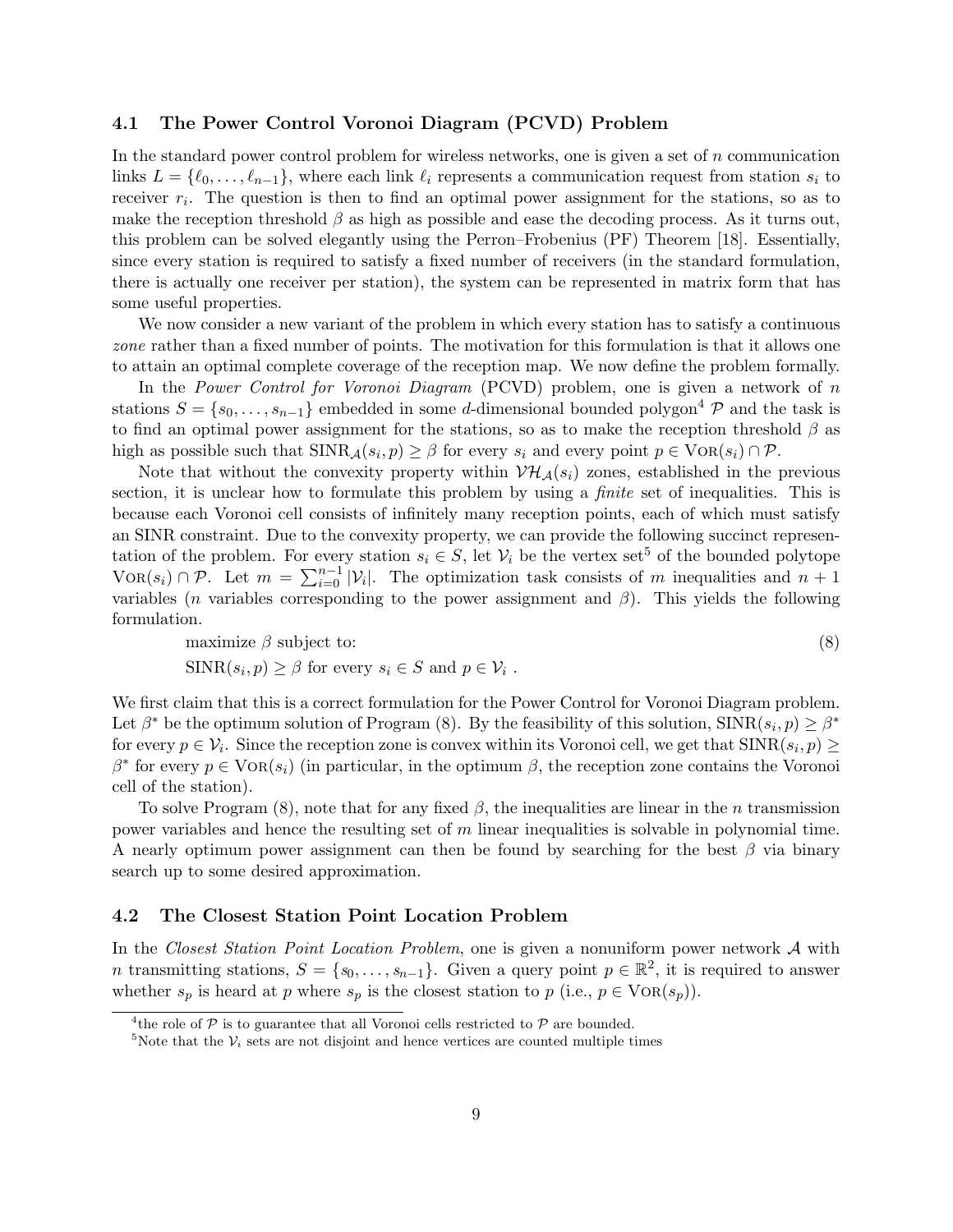Since nonuniform SINR zones are not convex and non-fat, the preprocessing as well as the memory required in the approximate point location scheme of [10] are polynomial but costly. In this section, we show that one can solve approximate point location tasks for *nonuniform* networks with the effectively the same bounds as obtained for *uniform* (i.e., in case where  $\psi_{max}$  and the N are bounded by some constant) as long as the query point  $p$  belongs to the Voronoi cell of the target station that should be heard at  $p$ . By Lemma 5.1 of [3], we have the following.

**Theorem 4.1** For every n-station nonuniform power network with  $SINR+V$ oronoi reception zones  $\langle V\mathcal{H}_{\mathcal{A}}(s_1),\ldots,V\mathcal{H}_{\mathcal{A}}(s_n)\rangle$ , it is possible to construct, in  $O((\psi_{\max}/(\kappa\cdot N))^{3/\alpha}\cdot n^2\cdot \epsilon^{-1})$  preprocessing time, a data structure DS requiring memory of size  $O((\psi_{\max}/(\kappa \cdot N))^{3/\alpha} \cdot n \cdot \epsilon^{-1})$  that imposes a  $(2n+\epsilon)$ 1)-wise partition  $\widetilde{\mathcal{V}\mathcal{H}} = \langle \mathcal{V}\mathcal{H}^+_{\mathcal{A}}(s_1), \ldots, \mathcal{V}\mathcal{H}^+_{\mathcal{A}}(s_n), \ldots, \mathcal{V}\mathcal{H}^2_{\mathcal{A}}(s_1), \ldots, \text{Reception} \text{Zone} \text{V}\text{or}^2_{\mathcal{A}}(s_n), \mathcal{V}\mathcal{H}^-_{\mathcal{A}}\rangle.$ of the Euclidean plane, such that for every  $i \in \{0, \ldots, n-1\}$ 

- (a)  $\mathcal{VH}_{\mathcal{A}}^{+}(s_i) \subseteq \mathcal{VH}_{\mathcal{A}}(s_i)$ .
- (b)  $\mathcal{VH}_{\mathcal{A}}(s_i) \cap \mathcal{VH}_{\mathcal{A}}^{-} = \emptyset.$
- (c)  $V\mathcal{H}_{\mathcal{A}}^2(s_i)$  is bounded and its area is at most an  $\epsilon$ -fraction of the area of  $V\mathcal{H}_{\mathcal{A}}(s_i)$ .

Furthermore, given a query point p, it is possible to extract from DS in time  $O(\log n)$ , the zone in  $V\mathcal{H}$  to which p belongs, hence the closest station point location query can be answered with approximation  $\epsilon$  with query time of  $O(\log(\psi_{\max} \cdot n/(N \cdot \kappa)))$  where  $\kappa = \min_{i,j} \text{dist}(s_i, s_j)$ .

For comparison, the general point location scheme of [10] requires preprocessing time of  $O(n^{10}\psi_{\rm max}^4/\epsilon^2)$ and memory of size  $O(n^8 \psi_{\text{max}}^4/\epsilon^2)$ .

# 5 Conclusion

The Voronoi diagram of the base stations is a natural model for wireless networks in the plane. In this paper, we show that the restriction of the nonuniform reception zone to the corresponding Voronoi region is as nice almost as uniform reception zones. The increasing demand for mobile networks and high performance networks has created a need to dynamically determine the power each base station should transmit in order to optimize the capacity of the network. A common approach is to assign each base station its own Voronoi cell. Once the network is dynamic, the Voronoi cell is no longer fixed and one can no longer compute, in advance, the parameters required for optimal network performance. We consider a fundamental problem, named as the Power Control for a Voronoi Diagram problem. The convexity property within Voronoi regions enables us to discretize the PCVD problem while maintaining optimality. In addition, we showed the point location queries for SINR+Voronoi zones can be solved with almost the same bounds as for the uniform case. We believe that this approach would pave the way for designing additional algorithms for dynamic mobile networks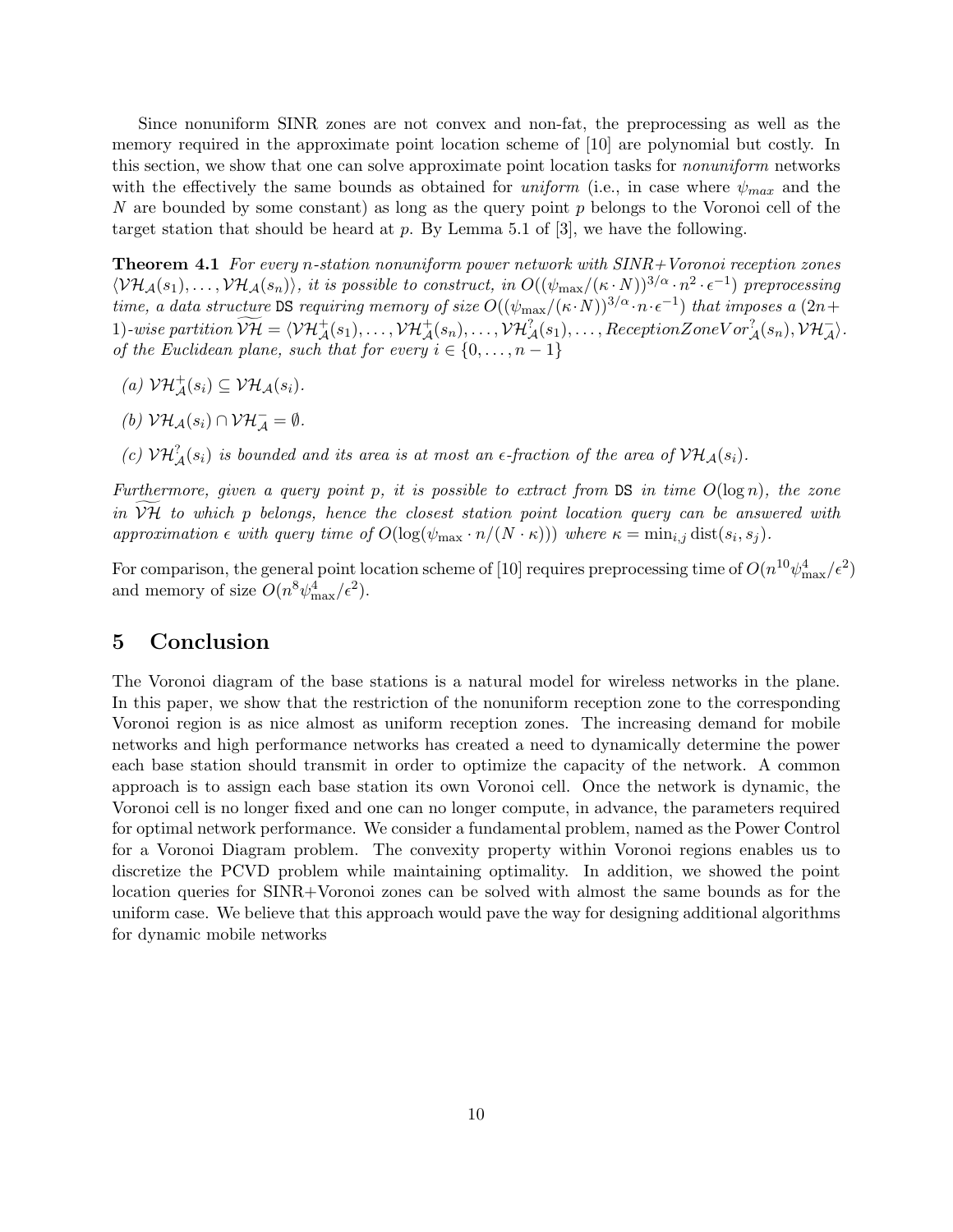# References

- [1] B. Aronov and M.J. Katz. Batched point location in SINR diagrams via algebraic tools. In ICALP, 2015.
- [2] F. Aurenhammer and H. Edelsbrunner. An optimal algorithm for constructing the weighted voronoi diagram in the plane. Pattern Recognition, 17, 1984.
- [3] C. Avin, Y. Emek, E. Kantor, Z. Lotker, D. Peleg, and L. Roditty. SINR diagrams: Convexity and its applications in wireless networks. J. ACM, 59(4), 2012.
- [4] C. Avin, Z. Lotker, and Y.-A. Pignolet. On the power of uniform power: Capacity of wireless networks with bounded resources. In *Proc. of ESA*, pages 373-384, 2009.
- [5] J. Basch, L.J. Guibas, and J. Hershberger. Data structures for mobile data, 1997.
- [6] B. Chen, K. Jamieson, H. Balakrishnan, and R. Morris. Span: An energy-efficient coordination algorithm for topology maintenance in ad hoc wireless networks. Wireless Networks, 8:481–494, 2002.
- [7] M. de Berg, O. Cheong, M. van Kreveld, and M. Overmars. Computational Geometry: Algorithms and Applications. Springer-Verlag, 2008.
- [8] L.J. Guibas, J.S.B Mitchell, and T. Roos. Voronoi diagrams of moving points in the plane. In Proc. of WG. SV, 1992.
- [9] E. Kantor, Z. Lotker, M. Parter, and D. Peleg. The topology of wireless communication. In Proc. STOC, 2011.
- [10] E. Kantor, Z. Lotker, M. Parter, and D. Peleg. The topology of wireless communication. In http://arxiv.org/pdf/1103.4566v2.pdf, 2011.
- [11] E. Kantor, Z. Lotker, M. Parter, and D. Peleg. The minimum principle of SINR and applications. Submitted, 2015.
- [12] Y. Kim, J. Kim, H. Nam, and S. An. Hex-grid based routing protocol in wireless sensor networks. In Computat. Sci. & Eng., pages 683–688, 2012.
- [13] F. G. Nocetti, I. Stojmenovic, and J. Zhang. Addressing and routing in hexagonal networks with applications for tracking mobile users and connection rerouting in cellular networks. IEEE Trans. Par. & Distr. Syst., 13:963–971, 2002.
- [14] L.R. Ping, G. Rogers, S. Zhou, and J. Zic. Topology control with hexagonal tessellation. 2:91–98, 2007.
- [15] I. Stojmenovic. Honeycomb networks: Topological properties and communication algorithms. IEEE Trans. Par. & Distr. Syst., 8:1036–1042, 1997.
- [16] X. Xu, Y. Li, R. Gao, and X. Tao. Joint voronoi diagram and game theory-based power control scheme for the hetnet small cell networks. EURASIP J. Wireless Comm. and Networking, 2014:213, 2014.
- [17] S. Yousefi, M. S. Mousavi, and M. Fathy. Vehicular adhoc networks (vanets): challenges and perspectives. In IEEE ITS Telecomm., pages 761–766, 2006.
- [18] J. Zander. Performance of optimum transmitter power control in cellular radiosystems. IEEE Tr. Vehic. Technol., 41:57–62, 1992.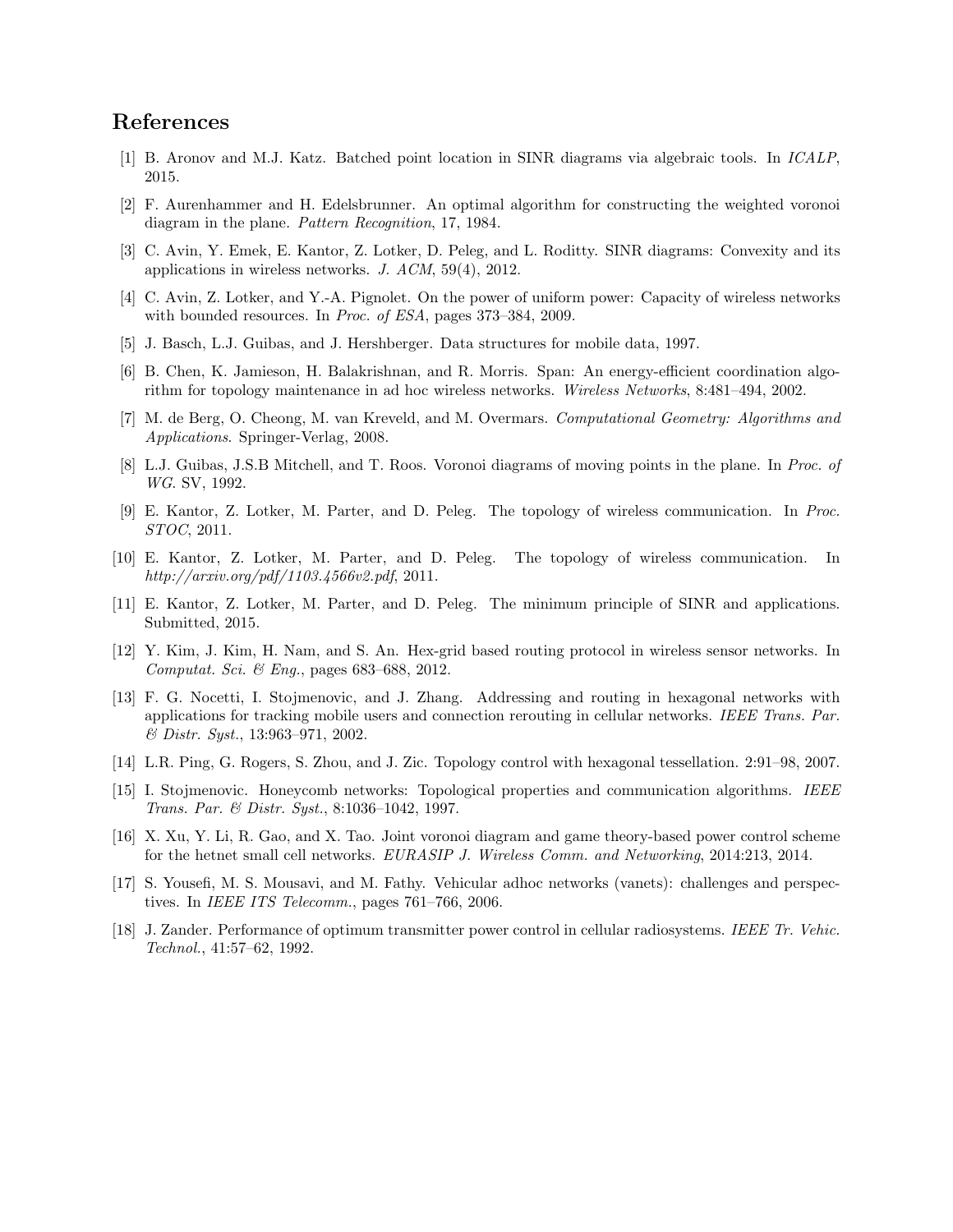

Figure 4: The embedding of  $s_0$  and  $s_1$  in a one-dimensional space.

### APPENDIX

## A Fatness

### A.1 Two stations in a one-dimensional space (without noise)

Let  $\mathcal{A} = \langle 1, {s_0, s_1}, (\psi_0, \psi_1), N = 0, \beta > 1, \alpha \geq 1 \rangle$  be a nonuniform network consisting of two stations  $s_0, s_1$  embedded in the one-dimensional space R with no background noise (i.e.,  $N = 0$ ). By Lemma 1.1, we can assume without loss of generality that  $s_0$  is located at  $a_0 = 0$  and  $s_1$  is located at  $a_1 = \kappa > 0$ . Let  $\mu_r = \min\{\kappa/2, \max\{p > 0 \mid \text{SINR}_{\mathcal{A}}(s_0, p) \geq \beta\}\}\$  and let  $\mu_l = \min\{p <$  $0 \mid \text{SINR}_{\mathcal{A}}(s_0, p) \geq \beta \}$  (see Figure 4), if  $\psi_0/\psi_1 \geq \beta$  and  $\mu_l = -\infty$ , otherwise. It is easy to verify that  $\mathcal{H}(s_0) = [\mu_l, \mu_r]$  if  $\psi_0/\psi_1 \ge \beta$  and  $\mathcal{H}_0 = (-\infty, \mu_r]$ , otherwise. Thus,  $\delta = \delta(s_0, \mathcal{V}\mathcal{H}(s_0)) = \mu_r$ and  $\Delta = \Delta(s_0, \mathcal{VH}(s_0)) = -\mu_l.$ 

**Lemma A.1** The network  $\mathcal A$  satisfies the following:

- 1.  $\delta(s_0, \mathcal{VH}(s_0)) = \min\{\kappa/2, \frac{\kappa}{1+\sqrt[\kappa]{\beta\psi_1/\psi_0}}\},$
- 2. If  $\psi_1 \geq \psi_0$ , then  $\Delta(s_0, \mathcal{H}(s_0)) = \frac{\kappa}{1 1 \sqrt[\alpha]{\beta \psi_1/\psi_0}}$ , and  $\varphi(s_0, \mathcal{VH}(s_0)) = \Delta/\delta \leq$  $\frac{\sqrt{\beta}+1}{\sqrt[\alpha]{\beta}-1}$ , with equality when  $\psi_1 = \psi_0$ .

**Proof:** Let begin by showing assertion (1) of the lemma. Let  $(x, 0)$  for  $x > 0$  be the boundary point of  $\mathcal{H}(s_0)$  on the x-axis, i.e., satisfying the linear equation

$$
\frac{\psi_0/x^{\alpha}}{\psi_1/(\kappa-x)^{\alpha}} = \beta,
$$

leading to  $\frac{\kappa - x}{x} = (\beta \psi_1/\psi_0)^{1/\alpha}$ , or,  $x + (\beta \psi_1/\psi_0)^{1/\alpha}x = \kappa$ . Solving this linear equation for positive x yields,

$$
\mu_r = \min\{\frac{\kappa}{2}, \frac{\kappa}{1 + \sqrt[\kappa]{\beta \psi_1/\psi_0}}\},\,
$$

as needed for assertion (1).

Now, we prove that assertion (2) holds. So, suppose that  $\psi_1 \geq \psi_0$ . In this case, by part (1),  $\mu_r = \kappa/(1 + \sqrt{\gamma \beta} \psi_1/\psi_0)$ . Similarly to the boundary point  $\mu_r$ , the boundary point  $\mu_l$  of  $\mathcal{H}(s_0)$  is obtained by solving the equation  $\frac{\psi_0/(-x)^{\alpha}}{\psi_1/(\kappa-x)^{\alpha}} = \beta$ , for negative x, yielding

$$
\mu_l = \frac{\kappa}{1 - \sqrt[\alpha]{\beta \psi_1/\psi_0}} \; .
$$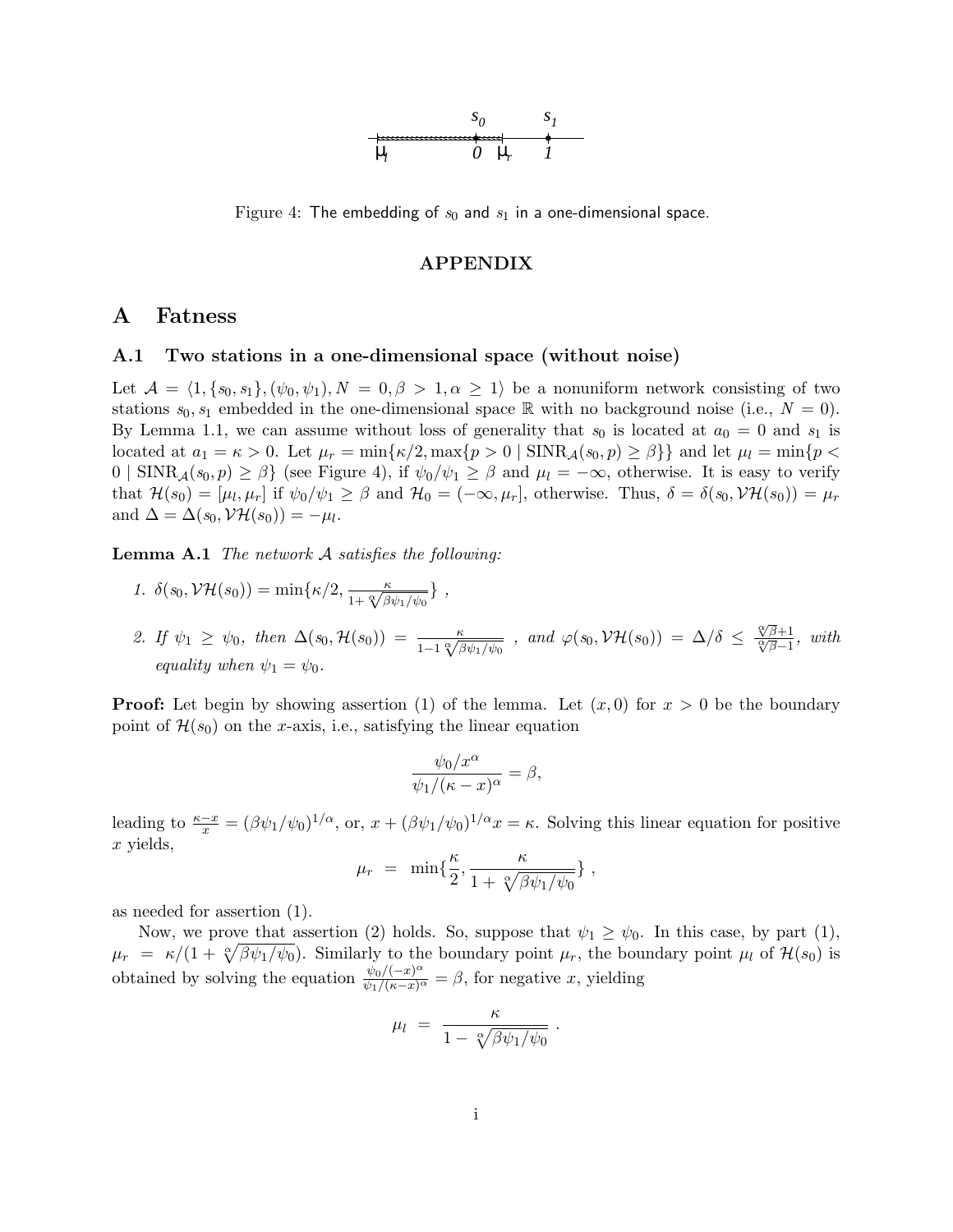

Figure 5: A positive collinear network.

Therefore the ratio  $\Delta/\delta$  satisfies

$$
\frac{\Delta}{\delta} = \frac{-\mu_l}{\mu_r} = \frac{\sqrt[\alpha]{\beta\psi_1/\psi_0} + 1}{\sqrt[\alpha]{\beta\psi_1/\psi_0} - 1} \le \frac{\sqrt[\alpha]{\beta} + 1}{\sqrt[\alpha]{\beta} - 1},
$$

П

where the last inequality holds since  $\alpha > 0$ ,  $\beta > 1$  and  $\psi_1/\psi_0 \geq 1$ . The Lemma follows.

### A.2 Positive collinear networks

In this section we turn to the Euclidean plane  $\mathbb{R}^2$  and consider a special type of nonuniform power networks. A network  $\mathcal{A} = \langle 2, \{s_0, \ldots, s_{n-1}\}, \bar{\Psi}, N, \beta, \alpha \rangle$  is said to be *positive collinear* if  $s_0 = (0, 0)$ and  $s_i = (a_i, 0)$  for some  $a_i > 0$  for every  $1 \leq i \leq n-1$ . Positive collinear networks play an important role in the subsequent analysis due to the following lemma. See Figure 5 for an illustration.

**Lemma A.2** Let  $A$  be a positive collinear nonuniform power network with positive background noise  $N > 0$ . Fix  $\kappa = \min_{i \in \{1,...,n-1\}} \text{dist}(s_0, s_i)$ ,  $\mu_r = \min\{\kappa/2, \max\{r > 0 \mid \text{SINR}_{\mathcal{A}}(s_0, (r, 0)) \geq \kappa\}$ β}} and  $\mu_l = \min\{r < 0 \mid \text{SINR}_{\mathcal{A}}(s_0, (r, 0)) \geq \beta\}$ . Then

- 1.  $\delta(s_0, \mathcal{V}\mathcal{H}(s_0)) = \mu_r$ ,
- 2.  $\Delta(s_0, \mathcal{V}\mathcal{H}(s_0)) = -\mu_l$ ,

3. 
$$
\varphi(s_0, \mathcal{V}\mathcal{H}(s_0)) = -\frac{\mu_l}{\mu_r} \le \max\left\{\frac{\sqrt{\beta}+1}{\sqrt[\infty]{\beta}-1}, \sqrt[\infty]{\frac{\psi_0}{N\cdot\beta}} \cdot \frac{\sqrt[\infty]{\beta}+1}{\kappa}\right\}, \text{ and}
$$

4. if 
$$
\Delta(s_0, \mathcal{VH}(s_0)) \ge \kappa
$$
, then  $\delta(s_0, \mathcal{VH}(s_0)) \ge \frac{\kappa}{\sqrt[\infty]{\beta+1}} \cdot \min \{ \sqrt[\infty]{\beta} - 1, 1 \}$ .

**Proof:** First, we argue that the SINR+Voronoi zone  $V\mathcal{H}(s_0)$  of  $s_0$  in the network A is contained in the infinite vertical strip defined by  $\mu_l \leq x \leq \mu_r$ . To see why this is true, suppose, towards contradiction, that the point  $(x, y) \in \mathcal{V}\mathcal{H}(s_0)$  for some  $x > \mu_r$  or  $x < \mu_l$ . By symmetry considerations, the point  $(x, -y)$  is also in  $V\mathcal{H}(s_0)$ . By the convexity of  $V\mathcal{H}(s_0)$ , it follows that  $(x, 0) \in V\mathcal{H}(s_0)$ , in contradiction to the definitions of  $\mu_r$  and  $\mu_l$ . We thus have the following.

Claim A.3 If  $(x, y) \in \mathcal{V}\mathcal{H}(s_0)$ , then  $\mu_l \leq x \leq \mu_r$ .

To prove assertion (1) of the lemma, we show that the ball of radius  $\mu_r$  centered at  $s_0$  is contained in  $V\mathcal{H}(s_0)$ . In fact, by the convexity of  $V\mathcal{H}(s_0)$ , it is sufficient to show that the point  $p(\theta) = (\mu_r \cos \theta, \mu_r \sin \theta)$  is in  $V\mathcal{H}(s_0)$  for all  $0 \le \theta \le \pi$ . Since the network is positive collinear, it follows that  $I_A(s_0, p(\theta))$  attains its maximum for  $\theta = 0$ . Therefore the fact that  $p(0) = (\mu_r, 0) \in$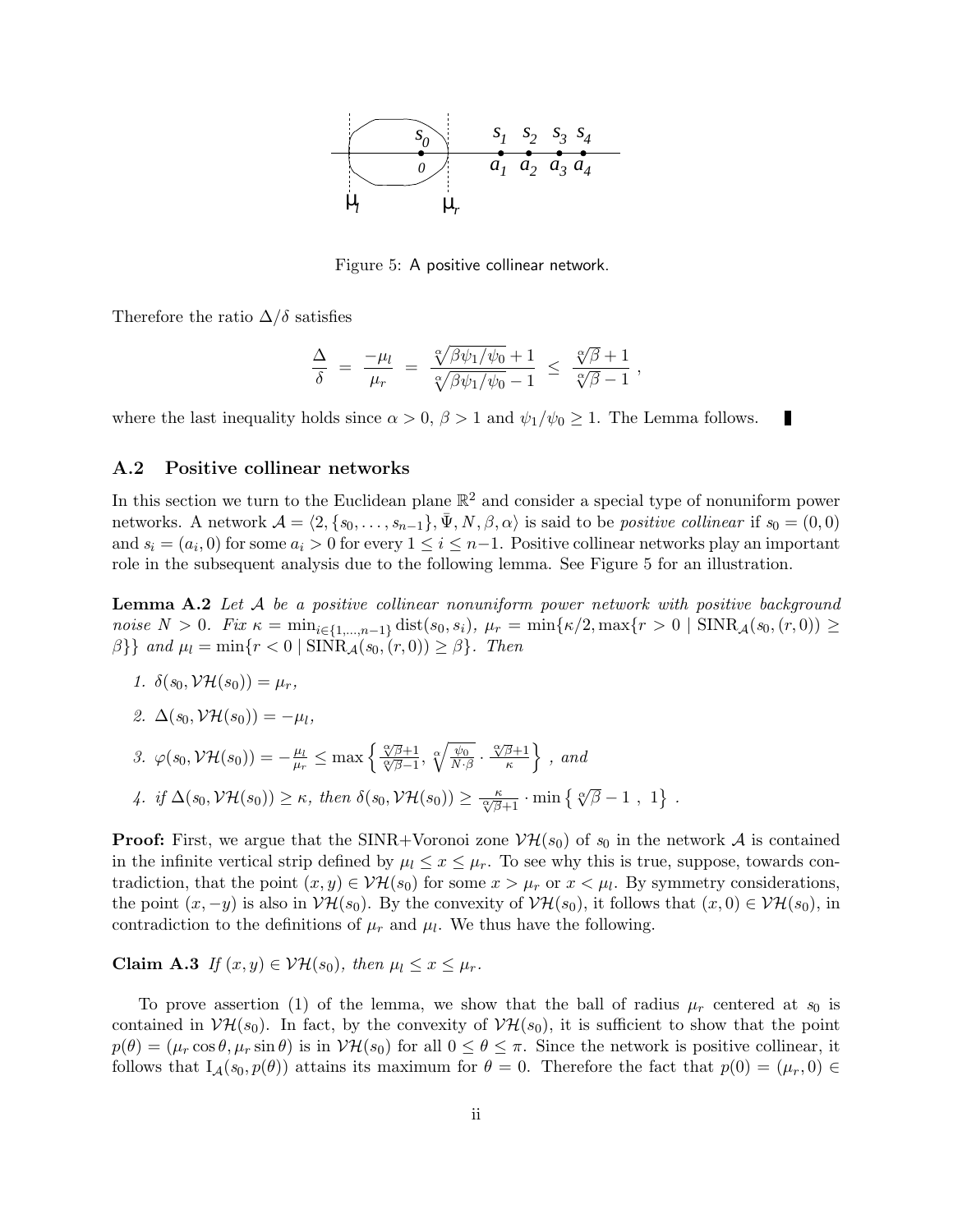$\mathcal{H}(s_0)$  implies that  $p(\theta) \in \mathcal{V}\mathcal{H}(s_0)$  for all  $0 \leq \theta \leq \pi$  as desired. Assertion (1) follows. Next, we show that  $\Delta$  is realized by the point  $(\mu_l, 0)$ . Indeed, by the triangle inequality, all points at distance k from  $s_0$  are at distance at most  $k + a_i$  from  $s_i = (a_i, 0)$ , with equality attained for the point  $(-k, 0)$ . Thus the minimum interference to  $s_0$  under A among all points at distance k from  $s_0$  is attained at the point  $(-k,0)$ . Therefore, by the definition of  $\mu_l$ , there cannot exist any point  $p \in \mathcal{VH}(s_0)$ such that  $dist(p, s_0) > -\mu_l$ . Assertion (2) follows.

It remains to establish assertions (3) and (4). Recall that the leftmost station other than  $s_0$ is located at  $(\kappa, 0)$ . By definition,  $\mu_r < \kappa/2$ . Denote the energy of station  $s_i$  at  $(\mu_r, 0)$  by  $\mathcal{E}_i =$  $E(s_i, (\mu_r, 0)) = \psi_i \cdot (a_i - \mu_r)^{-\alpha}$ . We construct a new  $(n + 1)$ -station network  $\mathcal{A}' = \langle 2, S', \psi', 0, \beta, \alpha \rangle$ consisting of  $s_0$  and n new stations  $s'_0, \ldots, s'_{n-1}$ , all located at  $(\kappa, 0)$ . We set the transmission power  $\psi'_i$  of the new stations  $s'_i$  to

$$
\psi_i' = \begin{cases} \mathcal{E}_i \cdot (\kappa - \mu_r)^\alpha & \text{for } 1 \le i \le n - 1; \text{ and} \\ N \cdot (\kappa - \mu_r)^\alpha & \text{for } i = n. \end{cases}
$$

This ensures that the energy produced by these stations at  $(\mu_r, 0)$  is

$$
E(s'_i, (\mu_r, 0)) = \begin{cases} \mathcal{E}_i & \text{for } 1 \le i \le n - 1, \text{ and} \\ N & \text{for } i = n. \end{cases}
$$

Let  $\Delta = \Delta(s_0, \mathcal{VH}_{\mathcal{A}}(s_0)), \Delta' = \Delta(s_0, \mathcal{VH}_{\mathcal{A}'}(s'_0)).$  The small radii  $\delta$  and  $\delta'$  are defined analogously. Note that the Voronoi cell of  $s_0$  is the same in both networks  $A$  and  $A'$ .

The network A' falls into the setting of Subsec. A.1: the stations  $s'_1, \ldots, s'_n$  share the same location, thus they can be considered as a single station  $\hat{s}_1$  with transmission power  $\hat{\psi}_1 = \sum_{i=1}^n \psi'_i$ . Define  $\mu'_{r} = \min\{\kappa/2, \max\{r > 0 \mid \text{SINR}_{\mathcal{A}'}(s_0, (r, 0)) \ge \beta\}\}\$ 

$$
\mu'_{l} = \begin{cases} \min\{r < 0 \mid \text{SINR}_{\mathcal{A}'}(s_0, (r, 0)) \ge \beta\} & \text{if } \hat{\psi}_1 \ge \beta \psi_0 \\ -\infty & \text{otherwise.} \end{cases}
$$

The restriction of the  $V\mathcal{H}_{\mathcal{A}'}(s_0)$  to the x-axis is thus  $[\mu'_l, \mu'_r]$ . In addition, it is easy to verify that  $\Delta' \leq \sqrt[\alpha]{\psi_0/N \cdot \beta}$  (i.e., this is attained when only s<sub>0</sub> transmits). By A.1,  $-\mu'_l/\mu'_r \leq$  $\frac{\sqrt[\alpha]{\beta}+1}{\sqrt[\alpha]{\beta}-1}$ , if  $\hat{\psi}_1 \geq \psi_0$  and  $\delta' \leq \frac{\kappa}{1+\sqrt[\alpha]{\beta}}$  otherwise.

The remaining of the proof relies on establishing the following two bounds.

- (A1)  $\text{SINR}_{\mathcal{A}'}(s_0,(r,0)) \leq \text{SINR}_{\mathcal{A}}(s_0,(r,0))$  for all  $\mu_r \leq r < \kappa$ ; and
- (A2)  $\text{SINR}_{A}(s_0, (r, 0)) \geq \text{SINR}_{A}(s_0, (r, 0))$  for all  $r \leq \mu_r$ ,  $r \neq 0$ .

By combining bounds (A1) and (A2), we conclude that  $\mu'_r \leq \mu_r$  and  $\mu'_l \leq \mu_l$ . Thus,  $\Delta' \geq \Delta$ and  $\delta' \leq \delta$ . Assertion (3) of the lemma holds, by combining this together with the facts that (i)  $\Delta/\delta \leq \Delta'/\delta' \leq \frac{\mathfrak{F}\overline{\beta}+1}{\mathfrak{F}\overline{\beta}-1}$ , if  $\hat{\psi}_1 \geq \psi_0$ , and  $(ii)$   $\delta \geq \kappa/(1+\mathfrak{F}\overline{\beta})$  and  $\Delta \leq \psi_0/(\beta \cdot N)$ , otherwise.

For showing assertion (4), we consider two cases. If  $\hat{\psi}_1 < \psi_0$ , then as mention above, we have that  $\delta \geq \delta' \geq \frac{\kappa}{\sqrt[\infty]{\beta+1}}$  as needed for assertion (4). Otherwise, suppose that  $\hat{\psi}_1 \geq \psi_0$  and that  $\Delta \geq \kappa$  (the second inequality is the condition of that assertion). Combining this with the facts that  $\Delta' \geq \Delta$ ,  $\delta' \leq \delta$  and with Assertion (2) of Lemma A.1,

$$
\kappa/\delta \le \Delta/\delta \le \Delta'/\delta' \le \frac{\sqrt[\alpha]{\beta}+1}{\sqrt[\alpha]{\beta}-1} ,
$$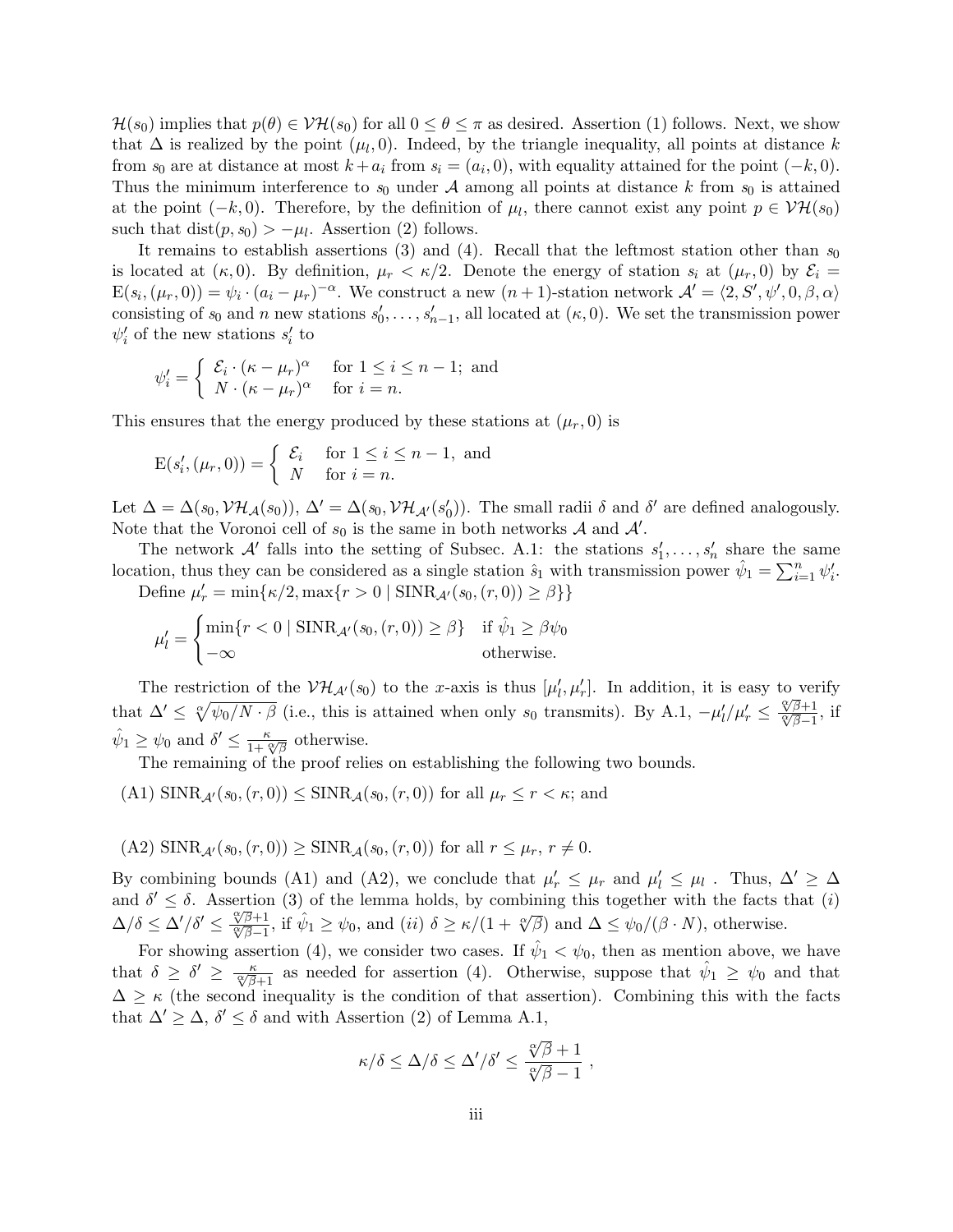which completes the proof of Assertion (4).

To establish Inequalities (A1) and (A2), consider some point  $p = (r, 0)$ , where  $r < \kappa$ ,  $r \neq 0$ . For every  $1 \leq i \leq n-1$ , we have

$$
E(s_i, p) = \psi_i \cdot (a_i - r)^{-\alpha} , \text{ while } E(s'_i, p) = \psi'_i \cdot (\kappa - r)^{-\alpha} = \frac{\psi_i \cdot (\kappa - \mu_r)^{\alpha}}{(\kappa - r)^{\alpha} (a_i - \mu_r)^{\alpha}} .
$$

Comparing these two expressions, we get  $E(s_i, p) \ge E(s'_i, p)$ , or equivalently,  $(\kappa - r)(a_i - \mu_r) \ge$  $(\kappa - \mu_r)(a_i - r)$ . Rearranging,  $\kappa a_i - \kappa \mu_r - a_i r + r \mu_r \geq \kappa a_i - \kappa r - a_i \mu_r + r \mu_r$ , or

 $\mu_r(a_i - \kappa) \geq r(a_i - \kappa)$ ,

Note that the inequality holds with equality if and only  $a_i = \kappa$ , which, by definition, implies that  $E(s_i, p) = E(s'_i, p)$ . Therefore, the contribution of  $s'_i$  to the total interference at  $p = (0, r)$  is not larger than that of  $s_i$  as long as  $r \leq \mu_r$  and not smaller than that of  $s_i$  as long as  $\mu_r \leq r < \kappa$ . On the other hand, the energy of  $s'_n$  at  $p = (r, 0)$  satisfies  $E(s'_n, p) \leq N$  for all  $\kappa \leq \mu_r$  and  $E(s'_n, p) \geq N$ for all  $\mu_r \leq r < \kappa$ . Inequalities (A1) and (A2) follow.

### A.3 General uniform power networks in d-dimensional space

We are now ready to prove Thm. 3.2.

**Proof:** [Proof of Theorem 3.2.] Consider an arbitrary nonuniform power network  $\mathcal{A} = \langle d, S, \Psi, N \rangle$  $(0, \beta, \alpha)$ , with positive noise, where  $S = \{s_0, \ldots, s_{n-1}\}\$  and  $\beta > 1$  is a constant. We employ Lemma 1.1 to assume without loss of generality that  $s_0$  is located at  $(0, ..., 0)$  and that max $\{dist(s_0, q')\}$  $q' \in V\mathcal{H}_{\mathcal{A}}(s_0)$  is realized by a point  $q' = (-\Delta, 0, ..., 0)$  on the negative x-axis. Let

$$
q = \begin{cases} (-\Delta, 0, ..., 0) & \text{if } \Delta \le \kappa/3 \\ (-\kappa/3, 0, ..., 0). \end{cases}
$$

Note that by definition, q is an internal point in  $VOR(s_0)$ . By the convexity of the  $VH_{\mathcal{A}}(s_0)$ , it holds that  $q \in \mathcal{VH}_{\mathcal{A}}(s_0)$ . We now construct a new positive collinear nonuniform power network  $\mathcal{A}' = \langle d, \{s_0, s'_1, \ldots, s'_{n-1}\}, \bar{\Psi}, N > 0, \beta, \alpha \rangle$ , obtained from A by rotating each station  $s_i$  around the point q until it reaches the Euclidean plane at the positive x-axis (see Figure 6). More formally, the location of  $s_0$  remains unchanged and  $s_i' = (a_i', 0)$ , where  $a_i' = \text{dist}(s_i, q) - \text{dist}(s_0, q)$  for every  $1 \leq i \leq n-1$ . Note that, since  $q \in \text{VOR}(s_0)$ , it holds that  $dist(s_0, q) < dist(s_i, q)$  (and hence  $a'_i > 0$ ), for every  $i = 1, ..., n - 1$ . Thus,  $\mathcal{A}'$  is a positive collinear network. In addition, for every  $i = 1, \ldots, n-1$ , the following three properties hold.

$$
(P1) dist(s'_{i}, q) = dist(s_{i}, q);
$$

- (P2) dist $(s'_0, s'_i) \leq$  dist $(s_0, s_i)$ ; and
- (P3) dist $(s'_0, s'_i) \geq \kappa/3$ .

Property (P1) is trivially holds by the contraction of  $\mathcal{A}'$  in which the stations preserves the distance from q. Property (P2) holds, since  $dist(s'_0, s'_i) = dist(s_i, q) - dist(s_0, q)$ , whereas  $dist(s_0, s_i) \ge$  $dist(s_i, q) - dist(s_0, q)$ . Finally, Property (P3) holds, since  $(i)$   $dist(s_0, q) \leq \kappa/3$ ;  $(ii)$   $dist(s_0, s_i) \geq \kappa$ , hence,  $(iii)$ dist $(s_i, q) \geq 2\kappa/3$ . Property (P3) holds, by combining together  $(ii)$ ,  $(iii)$  with (P1).

Let  $\kappa' = \min_{i \in \{1,\dots,n-1\}} \text{dist}(s_0, s_i')$  be the distance from  $s_0$  to the closest interfering station in A'. By Property (P2), it follows that  $\kappa' \leq \kappa$  and by Property (P3) it follows that  $\kappa' \geq \kappa/3$ . We now consider the fatness of  $V\mathcal{H}_{\mathcal{A}}(s_0)$ . Let  $\delta' = \max\{r > 0 \mid B(s_0, r) \subseteq V\mathcal{H}_{\mathcal{A}}(s_0)\}\$ and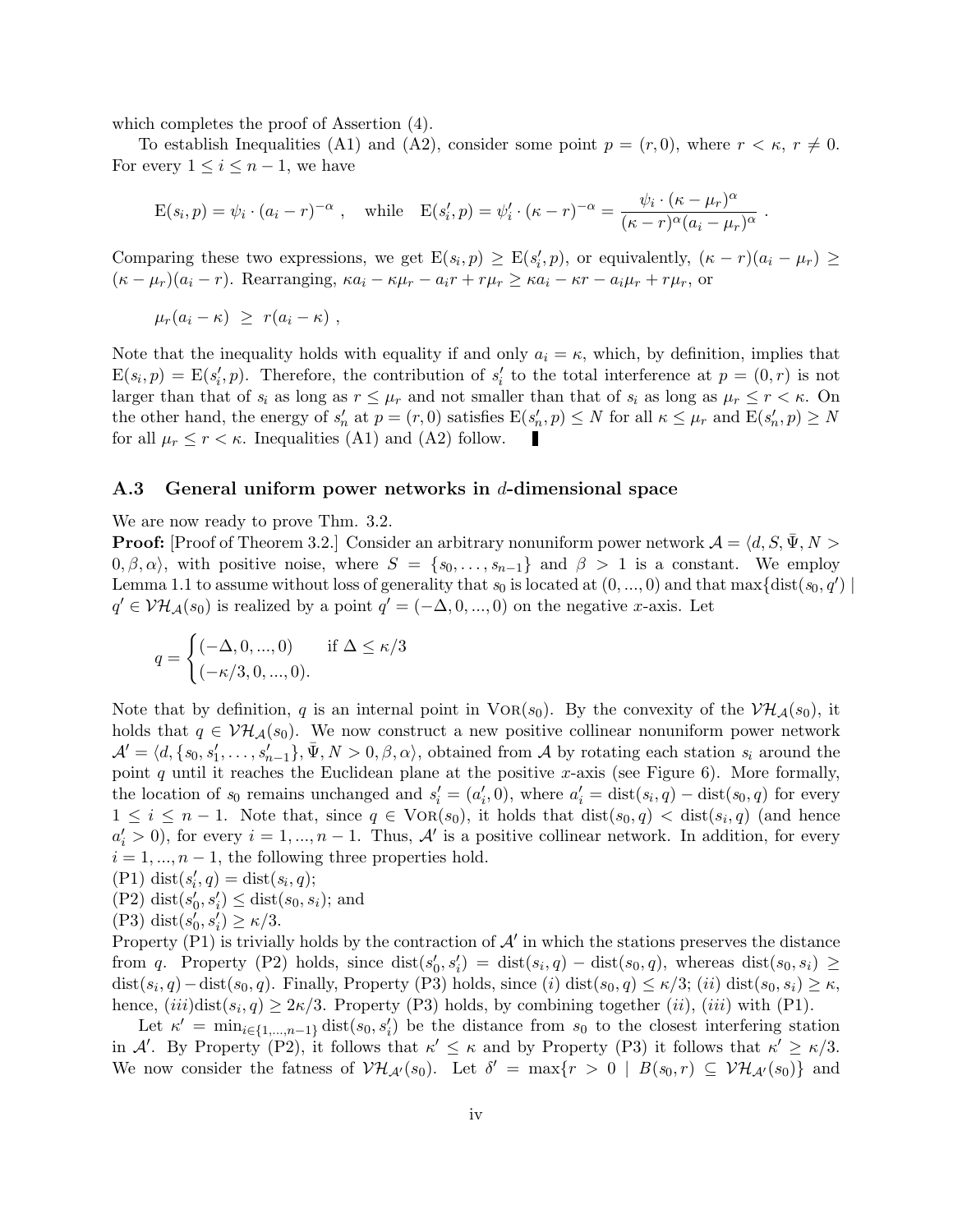$\Delta' = \min\{r > 0 \mid B(s_0, r) \supseteq \mathcal{VH}_{\mathcal{A}'}(s_0)\}\$ be the radii of the maximum (resp., minimum) balls centered at  $s_0$  that bound  $\mathcal{VH}_{\mathcal{A}'}(s_0)$ . Let  $\mu'_r = \min{\kappa'/2, \max\{r > 0 \mid \text{SINR}_{\mathcal{A}'}(s_0, (r, 0, ..., 0)) \ge \beta\}}$ and let  $\mu'_l = \min\{r < 0 \mid \text{SINR}_{\mathcal{A}'}(s_0,(r,0,...,0)) \geq \beta\}$  be the extreme points on the x-axis that belong to  $\mathcal{VH}_{\mathcal{A}}(s_0)$ . By Lemma A.2, Assertion 3,  $\delta' = \mu'_r$  and  $\Delta' = -\mu'_l$  and

$$
\varphi(s_0, \mathcal{VH}_{\mathcal{A}'}(s_0)) = -\frac{\Delta'}{\delta'} \le \max\left\{\frac{\sqrt[\alpha]{\beta} + 1}{\sqrt[\alpha]{\beta} - 1}, \sqrt[\alpha]{\frac{\psi_0}{N \cdot \beta}} \cdot \frac{\sqrt[\alpha]{\beta} + 1}{\kappa'}\right\} \tag{A.1}
$$

and by Assertion (4) of that lemma, if  $\Delta' \geq \kappa'$ , then

$$
\delta' \ge \frac{\kappa'}{\sqrt[\infty]{\beta} + 1} \cdot \min\{1 \ , \ \sqrt[\infty]{\beta} - 1\} \ . \tag{A.2}
$$

The remaining of the proof relies on establishing that

$$
\delta \ge \delta' \tag{A.3}
$$

and that

$$
\Delta = \Delta', \text{ if } \Delta \le \kappa/3. \tag{A.4}
$$

We now consider the following two cases.

**Case 1:**  $\Delta \ge \kappa/3$ . By Inequality (A.2) and Inequality (A.3) together with that fact that  $\kappa' \ge \kappa/3$  we have, on the one hand, that

$$
\delta \geq \frac{\kappa}{3(\sqrt[\alpha]{\beta}+1)} \cdot \min\{1\ ,\ \sqrt[\alpha]{\beta}-1\}\ .
$$

On the other hand, clearly,

$$
\Delta \leq \sqrt[\alpha]{\frac{\psi_0}{N\cdot \beta}}
$$

(the above inequality is attained with equality when only  $s_0$  transmits). Hence, the theorem follows.

**Case 2:**  $\Delta < \kappa/3$ . The theorem follows by combining together inequalities (A.1) and (A.3) with Equality (A.4) with the fact that  $\kappa' \geq \kappa/3$ .

To prove Theorem 3.2, it remains to show that Inequality (A.3) and Equality (A.4) hold. The former is a direct consequence of Lemma A.2; since if  $\Delta \leq \kappa/3$ , then  $q' = q$ ,  $\text{SINR}_{\mathcal{A}'}(s_0, q) =$  $SINR_{\mathcal{A}}(s_0, q) = \beta$ , and it follows that  $\max\{\text{dist}(s_0, p) \mid p \in \mathcal{H}'_0\}$  is realized at  $p = q$ . It remains to prove that  $\delta' \leq \delta$  (Inequality (A.3) holds). We do so by showing that  $B(s_0, \delta') \subseteq \mathcal{VH}_{\mathcal{A}}(s_0)$ . We first show that  $B(s_0, \delta') \subseteq \mathcal{H}_{\mathcal{A}}(s_0)$  Fix  $\rho_i = \text{dist}(s_i, q)$  for every  $1 \leq i \leq n-1$ . We argue that the ball  $B(s_0, \delta')$  is strictly contained in the ball  $B(q, \rho_i)$  for every  $1 \leq i \leq n-1$ . To see why this is true, observe that  $-\Delta < 0 < \delta' = \mu'_r < a'_i$ , hence the ball centered at  $q = (-\Delta, 0, ..., 0)$  of radius  $\rho_i = \Delta + a'_i$  strictly contains the ball of radius  $\delta'$  centered at  $s_0 = (0, ..., 0)$ . Next, consider an arbitrary point  $p \in B(s_0, \delta')$ . We can now rewrite

$$
dist(s'_i, (\delta', 0, ..., 0)) = a'_i - \delta' = \min\{dist(t, t') \mid t \in B(s_0, \delta'), t' \in \Phi B(q, \rho_i)\}\
$$